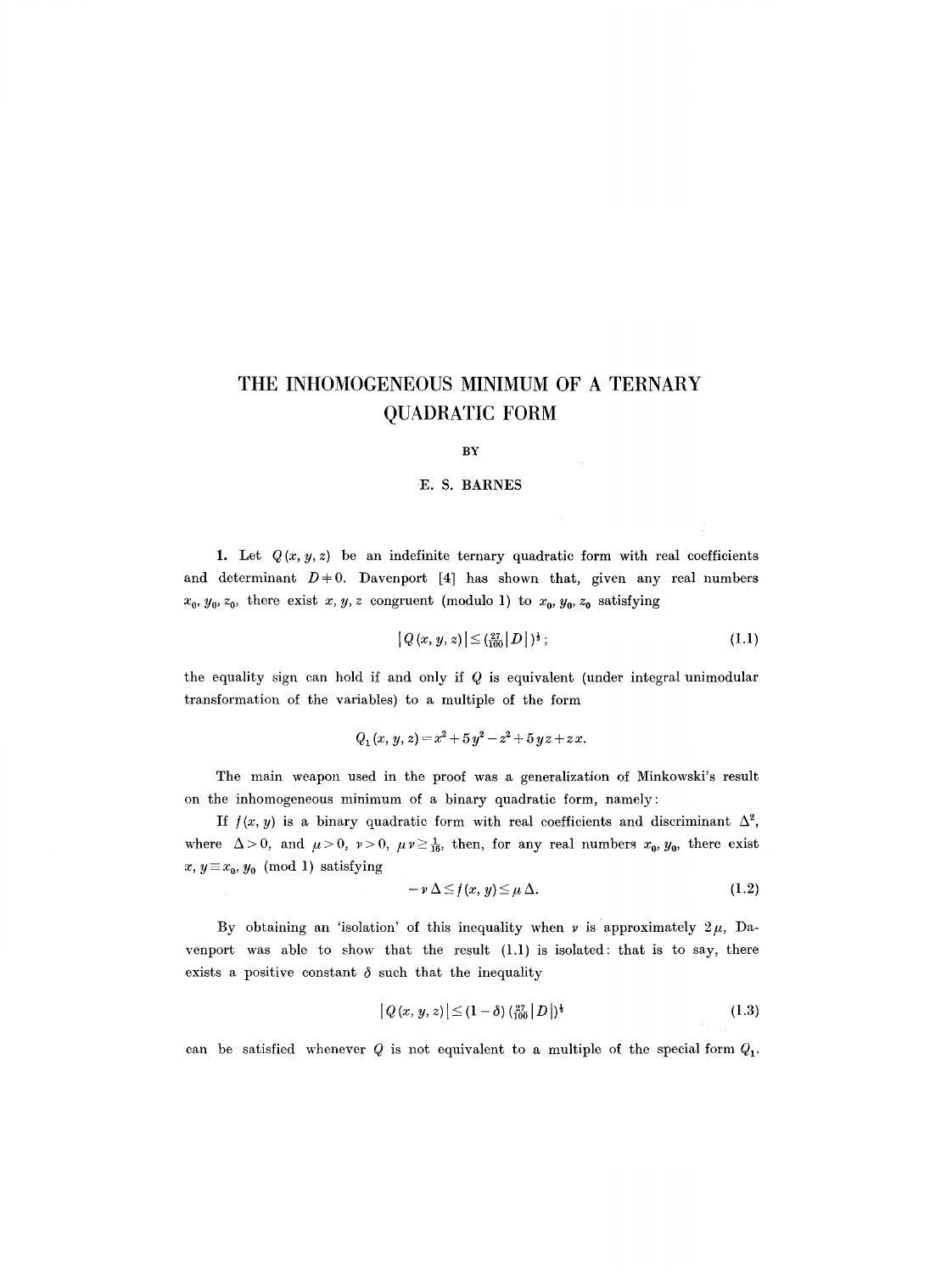**14 E.S. BARNES** 

Recently Swinnerton-Dyer and I [3] made a detailed investigation of results of the type (1.2) and developed a technique for obtaining best possible results for any value of the ratio  $\nu/\mu$ . I use this technique here, together with Davenport's general method of attack on the problem, to find the best possible value of  $\delta$  in (1.3).

The proof leads naturally to a stronger assertion than (1.3) and shows that the result (1.1) is isolated not only in respect of the form  $Q_1$  but also in respect of the values  $\frac{1}{2}$ ,  $\frac{1}{2}$ ,  $\frac{1}{2}$  (mod 1) of  $x_0$ ,  $y_0$ ,  $z_0$ . To make this statement precise we introduce the following notation :

If  $Q = Q(x, y, z)$  is any indefinite ternary quadratic form and  $x_0, y_0, z_0$  any real numbers, we set

$$
M(Q; x_0, y_0, z_0) = g.l.b. |Q(x, y, z)|,
$$
\n(1.4)

where the lower bound is taken over all sets x,  $y, z \equiv x_0, y_0, z_0 \pmod{1}$ . We then write

$$
M(Q) = l.u.b. \ M(Q; x_0, y_0, z_0), \tag{1.5}
$$

where the upper bound is taken over all real  $x_0, y_0, z_0$ ; we call  $M(Q)$  the *inhomogeneous minimum* of Q.

Clearly (1.1) implies that always

$$
M(Q) \leq (\tfrac{27}{100} |D|)^{\frac{1}{3}}.
$$

Now if T is any  $3\times3$  matrix with integral elements and determinant  $\pm 1$  and we make the transformation of the variables expressed in vector notation by

$$
\underline{X} = T \underline{x}, \tag{1.6}
$$

then  $Q(x, y, z)$  becomes, say,  $Q'(X, Y, Z)$ , and the forms  $Q, Q'$  are said to be equivalent. If also we define

then it is clear that 
$$
\mathbf{X}_0 = T x_0, \tag{1.7}
$$

$$
M(Q'; X_0, Y_0, Z_0) = M(Q; x_0, y_0, z_0).
$$
 (1.8)

Further, since  $X_0$ ,  $Y_0$ ,  $Z_0$  run through all real numbers when  $x_0$ ,  $y_0$ ,  $z_0$  do, we have

$$
M(Q') = M(Q). \tag{1.9}
$$

It will always be understood, when we pass to an equivalent form by a transformation (1.6), that any particular values of  $x_0, y_0, z_0$  under consideration are subjected to the corresponding transformation (1.7).

The complete statement of the results we shall obtain is given, in the above notation, by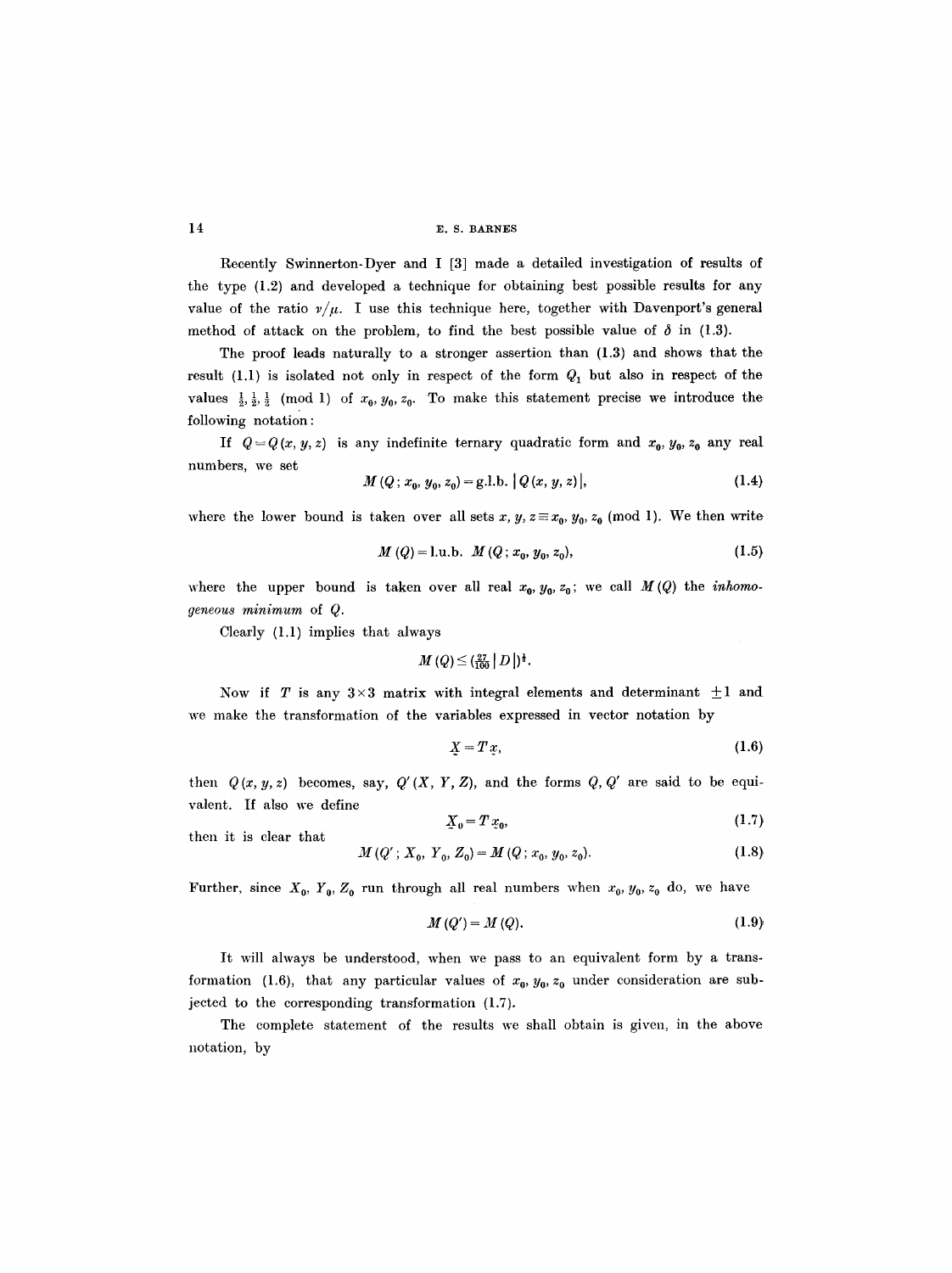#### THE INHOMOGENEOUS MINIMUM OF A TERNARY QUADRATIC FORM  $15$

**Theorem 1.** (i) *If*  $Q(x, y, z)$  is not equivalent to a multiple of either of the forms

$$
Q_1(x, y, z) = x^2 - y^2 - z^2 + xy - 7yz + zx \qquad (1.10)
$$

$$
Q_2(x, y, z) = 2x^2 - y^2 + 15z^2,
$$
\n(1.11)

*then* 

$$
M(Q) < \left(\frac{4}{15} \left| D \right| \right)^{\frac{1}{3}}.\tag{1.12}
$$

(ii) For the special forms  $Q_1, Q_2$  we have

$$
M(Q_i; x_0, y_0, z_0) < (\frac{4}{15} |D|)^{\frac{1}{3}} \qquad (i = 1, 2)
$$
 (1.13)

*unless*  $x_0, y_0, z_0 \equiv \frac{1}{2}, \frac{1}{2}, \frac{1}{2} \pmod{1}$ ; *further*,

$$
M(Q_1; \frac{1}{2}, \frac{1}{2}, \frac{1}{2}) = (\frac{27}{100} |D|)^{\frac{1}{3}} = M(Q_1), \tag{1.14}
$$

$$
M(Q_2; \frac{1}{2}, \frac{1}{2}, \frac{1}{2}) = (\frac{4}{15} |D|)^{\frac{1}{3}} = M(Q_2).
$$
 (1.15)

In the course of the proof we shall use the following lemmas:

Lemma 1. If  $Q(x, y, z)$  is indefinite and has determinant  $D < 0$  then there exist *integers*  $x_1, y_1, z_1$  *satisfying* 

$$
0 < Q(x_1, y_1, z_1) \le (4 |D|)^{\frac{1}{3}}.
$$
\n(1.16)

This is Theorem 2 of Davenport [5].

**Lemma 2.** Let  $\beta$ , B be real numbers with  $B > \frac{1}{4}$ . Then for any real  $x_0$  there exists *an x satis/ying*   $x \equiv x_0 \pmod{1}$ ,  $|x^2 - \beta^2| < B$ ,

*provided that* 

 $\beta^2 < B^2 + \frac{1}{4}$  if B is integral,  $\beta^2 < B + \frac{1}{4} [2 B]^2$  *if B is not integral.* 

This result is contained in Davenport [4], Lemma 5.

**Lemma 3.** Let  $T$  be an integral  $2 \times 2$  matrix of infinite order and of determinant  $\pm 1$ , and let  $R$  be a bounded point set in the Cartesian plane. Suppose that, for some point A with integral coordinates, any point P of R has the property that either  $T(P)-A$  belongs to  $R$  or  $T(P)$  is not congruent (mod 1) to a point of  $R$ .

*Then, if P is a point such that*  $T^n(P)$  *is congruent* (mod 1) *to a point of*  $R$  *for all integral*  $n \geq 0$ *, P is the unique point F of R defined by* 

$$
T(F)-A=F.
$$

This result is due to Cassels, and is quoted by Bambah [1]; an alternative proof is given in Barnes and Swinnerton-Dyer [2], Theorem D; (the region  $\mathbb{R}^*$  ap-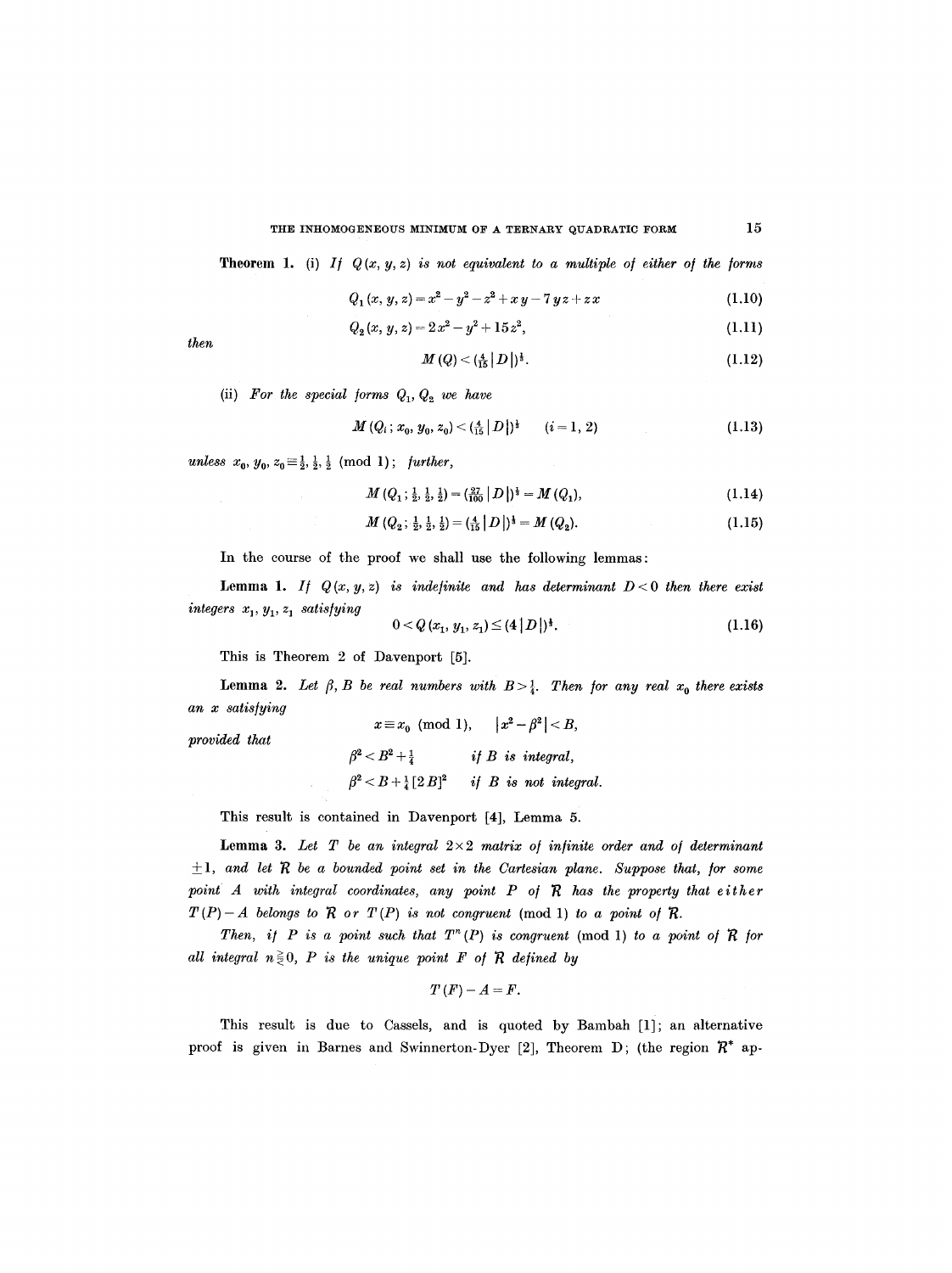pearing in this theorem may be taken as the set of all points of the plane which are not congruent (mod 1) to a point of  $R$ ).

2. The results stated in Theorem 1 for  $M(Q_1; \frac{1}{2}, \frac{1}{2}, \frac{1}{2})$  and  $M(Q_2; \frac{1}{2}, \frac{1}{2}, \frac{1}{2})$  are easily established by congruence considerations, and it is convenient to dispose of these at once.

(i) We have

$$
4Q_1 = (2x+y+z)^2 - 5(y+3z)^2 + 40z^2.
$$

If  $x, y, z \equiv \frac{1}{2}, \frac{1}{2}, \frac{1}{2}$ , then  $2x, 2y, 2z$  are odd integers; we may therefore write

$$
4Q_1 = X^2 - 5Y^2 + 10Z^2,
$$

where X, Y, Z are integral,  $Z=2z$  is odd and  $X-Y=2x-2z$  is even. We then have

 $4Q_1 \equiv 2 \pmod{4}$ ,  $4Q_1 \equiv 0, \pm 1 \pmod{5}$ ,

whence  $|4Q_1|\geq 6$ . We have thus shown that

$$
|Q_1(x, y, z)| \geq \frac{3}{2}
$$
 whenever  $x, y, z \equiv \frac{1}{2}, \frac{1}{2}, \frac{1}{2}$ .

Since

$$
|Q_1(\tfrac{1}{2},\tfrac{1}{2},\tfrac{1}{2})|=\tfrac{3}{2},\quad D(Q_1)=-\tfrac{25}{2},
$$

it follows that

$$
M(Q_1; \frac{1}{2}, \frac{1}{2}, \frac{1}{2}) = \frac{3}{2} = (\frac{27}{100} |D|)^{\frac{1}{3}},
$$

as required.

(ii) If 
$$
x, y, z \equiv \frac{1}{2}, \frac{1}{2}, \frac{1}{2}
$$
, then

 $4Q_2 = 2X^2 - Y^2 + 15Z^2$ 

where *X, Y, Z* are odd integers. Hence

$$
4Q_2 \equiv 0 \pmod{8},
$$

and it is easy to see, by considering congruences mod 3, that  $4Q_2+0$ . We therefore have

$$
|Q_2(x, y, z)| \geq 2 \quad \text{whenever} \ x, y, z \equiv \frac{1}{2}, \frac{1}{2}, \frac{1}{2}.
$$

Since 
$$
|Q_2(\frac{1}{2}, \frac{5}{2}, \frac{1}{2})| = 2, \quad D(Q_2) = -30,
$$

it follows that

as required.

$$
M\left(Q_2\,;\,\tfrac{1}{2},\,\tfrac{1}{2},\,\tfrac{1}{2}\right)=2=(\tfrac{4}{15}\,\big|\,D\,\big|\,)^{\frac{1}{3}}
$$

To complete the proof of Theorem 1 we have therefore to establish

Theorem 2. *The inequality* 

$$
M(Q; x_0, y_0, z_0) < \left(\frac{4}{15} \left| D \right| \right)^{\frac{1}{3}} \tag{2.1}
$$

*holds unless Q is equivalent to a multiple of*  $Q_1$  *or*  $Q_2$  *with*  $x_0, y_0, z_0 \equiv \frac{1}{2}, \frac{1}{2}, \frac{1}{2}$  *(mod 1).*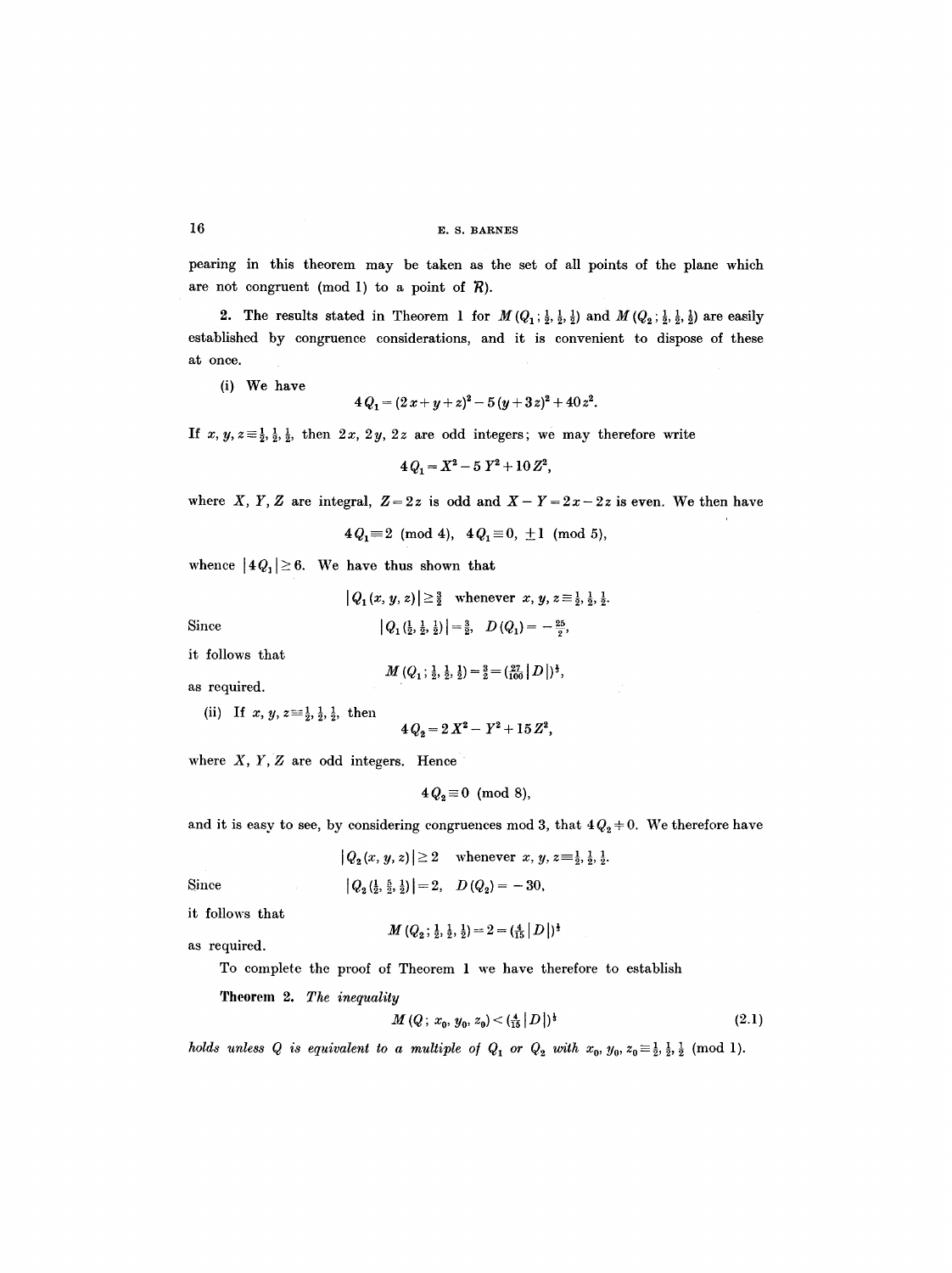For the proof of Theorem 2, we first observe that there is no loss of generality in supposing that  $D < 0$  (since we may consider  $-Q$  in place of Q if necessary). Let  $a = Q(x_1, y_1, z_1)$  be any value assumed by Q for coprime integers  $x_1, y_1, z_1$  satisfying (1.16), so that

$$
0 < a \le (4 |D|)^{\frac{1}{3}}.\tag{2.2}
$$

Making an appropriate equivalence transformation, we see that  $\frac{1}{a}Q(x, y, z)$  is equivalent to a form

$$
f(x, y, z) = (x + h y + g z)^{2} - \phi (y, z)
$$
\n(2.3)

where h, g are real and  $\phi(y, z)$  is an indefinite quadratic form of discriminant

$$
\Delta^2 = \frac{4|D|}{a^3} \ge 1.
$$
 (2.4)

Then (2.1) is equivalent to the assertion that

$$
M(t; x_0, y_0, z_0) < (\frac{1}{15} \Delta^2)^{\frac{1}{3}}.\tag{2.5}
$$

The first step in the proof of (2.5) is the consideration of the possible forms of  $\phi(y, z)$ . In this section we prove

Theorem 3. *I/ /(x, y, z) is given by* (2.3), (2.4), *then* (2.5) *holds unless either* 

(i) 
$$
\phi(y, z) = \frac{1}{2}(y^2 + 8yz + z^2), \quad y_0, z_0 \equiv \frac{1}{2}, \frac{1}{2},
$$
 (2.6)

(ii) 
$$
\phi(y, z) = 2y^2 + 12yz + 3z^2
$$
,  $y_0, z_0 \equiv \frac{1}{2}, \frac{1}{2}$ , (2.7)

(iii) 
$$
\phi(y, z) = \frac{5}{4}k(y^2 + 6yz + z^2), y_0, z_0 = \frac{1}{2}, \frac{1}{2},
$$
 (2.8)

*where* 

*Or* 

*or* 

$$
-9906 < k < 1.0063\tag{2.9}
$$

*(or equivalent forms).* 

It is convenient to set 
$$
d = \left(\frac{8}{15} \Delta^2\right)^{\frac{1}{3}},\tag{2.10}
$$

so that, by (2.4),  

$$
d \ge (\frac{8}{15})^{\frac{1}{3}} > \frac{4}{5}.
$$
 (2.11)

$$
f_{\mathcal{A}}(x)=\left\{f_{\mathcal{A}}(x)=f_{\mathcal{A}}(x)=f_{\mathcal{A}}(x)=f_{\mathcal{A}}(x)=f_{\mathcal{A}}(x)=f_{\mathcal{A}}(x)=f_{\mathcal{A}}(x)=f_{\mathcal{A}}(x)=f_{\mathcal{A}}(x)=f_{\mathcal{A}}(x)=f_{\mathcal{A}}(x)=f_{\mathcal{A}}(x)=f_{\mathcal{A}}(x)=f_{\mathcal{A}}(x)=f_{\mathcal{A}}(x)=f_{\mathcal{A}}(x)=f_{\mathcal{A}}(x)=f_{\mathcal{A}}(x)=f_{\mathcal{A}}(x)=f_{\mathcal{A}}(x)=f_{\mathcal{A}}(x)=f_{\mathcal{A}}(x)=f_{\mathcal{A}}(x)=f_{\mathcal{A}}(x)=f_{\mathcal{A}}(x)=f_{\mathcal{A}}(x)=f_{\mathcal{A}}(x)=f_{\mathcal{A}}(x)=f_{\mathcal{A}}(x)=f_{\mathcal{A}}(x)=f_{\mathcal{A}}(x)=f_{\mathcal{A}}(x)=f_{\mathcal{A}}(x)=f_{\mathcal{A}}(x)=f_{\mathcal{A}}(x)=f_{\mathcal{A}}(x)=f_{\mathcal{A}}(x)=f_{\mathcal{A}}(x)=f_{\mathcal{A}}(x)=f_{\mathcal{A}}(x)=f_{\mathcal{A}}(x)=f_{\mathcal{A}}(x)=f_{\mathcal{A}}(x)=f_{\mathcal{A}}(x)=f_{\mathcal{A}}(x)=f_{\mathcal{A}}(x)=f_{\mathcal{A}}(x)=f_{\mathcal{A}}(x)=f_{\mathcal{A}}(x)=f_{\mathcal{A}}(x)=f_{\mathcal{A}}(x)=f_{\mathcal{A}}(x)=f_{\mathcal{A}}(x)=f_{\mathcal{A}}(x)=f_{\mathcal{A}}(x)=f_{\mathcal{A}}(x)=f_{\mathcal{A}}(x)=f_{\mathcal{A}}(x)=f_{\mathcal{A}}(x)=f_{\mathcal{A}}(x)=f_{\mathcal{A}}(x)=f_{\mathcal{A}}(x)=f_{\mathcal{A}}(x)=f_{\mathcal{A}}(x)=f_{\mathcal{A}}(x)=f_{\mathcal{A}}(x)=f_{\mathcal{A}}(x)=f_{\mathcal{A
$$

**Lemma 4.** Let  $\mu > 0$ ,  $\nu > 0$  be defined by

$$
\mu \Delta = \frac{1}{2}d - \frac{1}{4} \tag{2.12}
$$

$$
\nu \Delta = \begin{cases} \frac{1}{2}d + \frac{1}{4}[d]^2 & \text{if } d \text{ is not integral} \\ \frac{1}{4}(d^2 + 1) & \text{if } d \text{ is integral.} \end{cases}
$$
 (2.13)

2-- 543808. *Acta B1athematica.* 92. lmprim6 le 29 ddeembre 1954.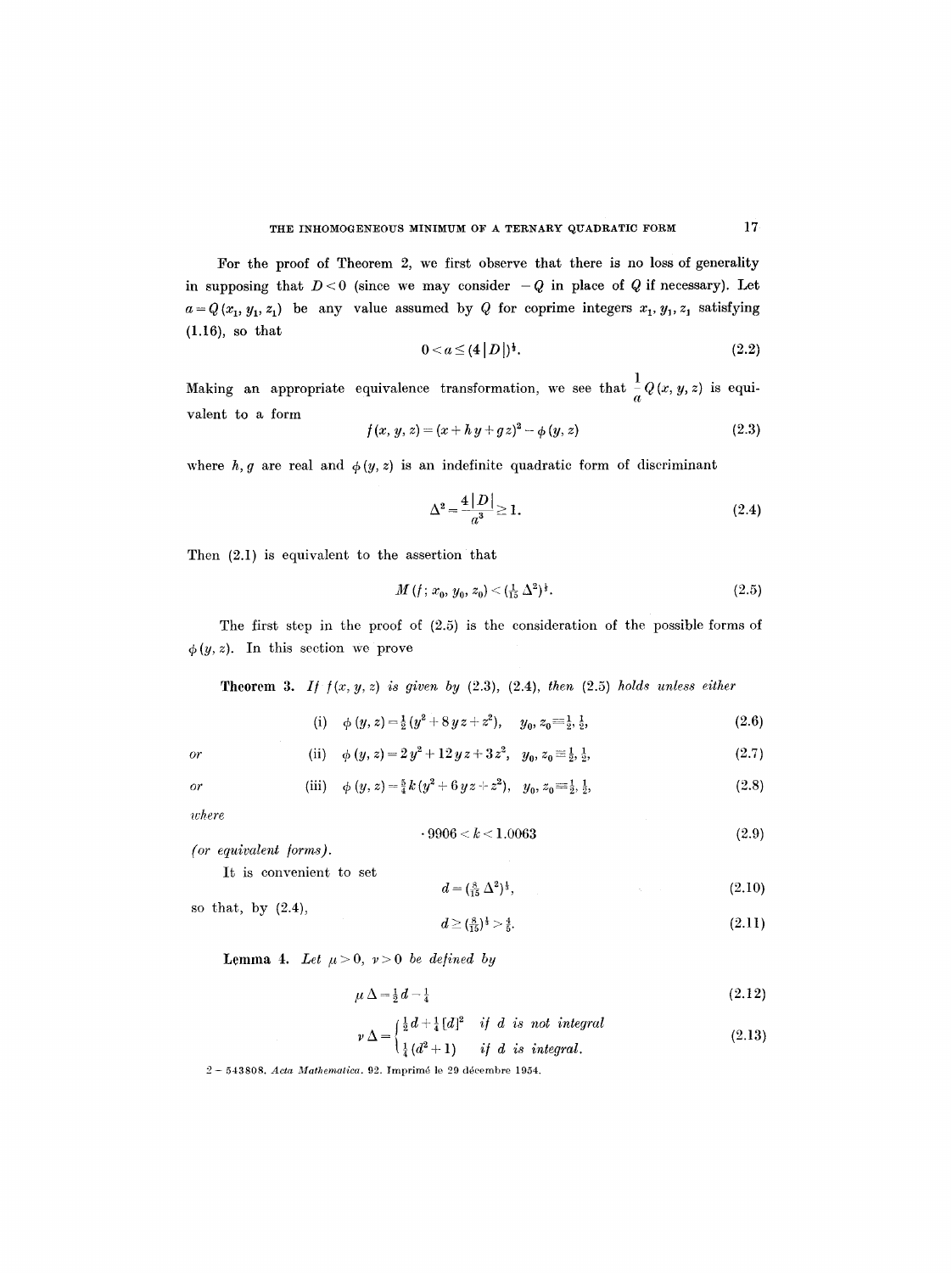*Suppose that there exist y,*  $z \equiv y_0, z_0 \pmod{1}$  *with* 

$$
-\mu\,\Delta<\phi\,(y,\,z)<\nu\,\Delta.\tag{2.14}
$$

*Then for any*  $x_0$ 

$$
M(f; x_0, y_0, z_0) < \frac{1}{2}d = (\frac{1}{15} \Delta^2)^{\frac{1}{3}}.
$$
 (2.15)

**Proof.** If in (2.14) we have  $\phi(y, z) \leq 0$ , then, for any  $x_0$ , we can choose  $x \equiv x_0$ with  $|x+hy+gz|\leq \frac{1}{2}$ . For this choice of x, y, z we have

$$
0\leq f(x, y, z)<\tfrac{1}{4}+\mu \Delta=\tfrac{1}{2}d.
$$

If, however,  $\phi(y, z) > 0$ , we have

$$
0<\phi\left( y,z\right) <\nu\,\Delta\,;
$$

applying Lemma 2 with  $\beta^2 = \phi(y, z)$ ,  $B = \frac{1}{2}d$  (noting that then  $B > \frac{1}{4}$  by (2.11)), we see that for any  $x_0$  we can choose  $x \equiv x_0$  with

$$
|f(x, y, z)| < \frac{1}{2}d.
$$

The required result (2.15) follows immediately.

In the notation of Barnes and Swinnerton-Dyer [3] we denote by  $\mathcal{R}_m$  the set of points of the  $\xi$ ,  $\eta$ -plane defined by

$$
-1\leq \xi\,\eta\leq m.
$$

An inhomogeneous lattice  $\mathcal L$  is a set of points

$$
\xi = \alpha x + \beta y,
$$
  

$$
\eta = \gamma x + \delta y,
$$

where  $x, y$  run through all numbers congruent (mod 1) to  $x_0, y_0$  respectively, and

$$
\Delta = \Delta (\mathcal{L}) = |\alpha \delta - \beta \gamma| + 0
$$

is the determinant of  $\mathcal{L}$ .  $\mathcal{L}$  is *admissible* for  $\mathcal{R}_m$  if it has no point in the interior of  $R_m$ . The critical determinant  $D_m$  of  $R_m$  is defined to be the lower bound of  $\Delta(\mathcal{L})$ over all admissible lattices E. We now have

Lemma 5. For all  $m \geq 1$ ,

$$
D_m \geq 4 \sqrt{m} \,. \tag{2.16}
$$

This result is equivalent to Davenport's result quoted in  $\S$  1 (Davenport [4], Lemma 3). A less direct proof is given in Barnes and Swinnerton-Dyer [3].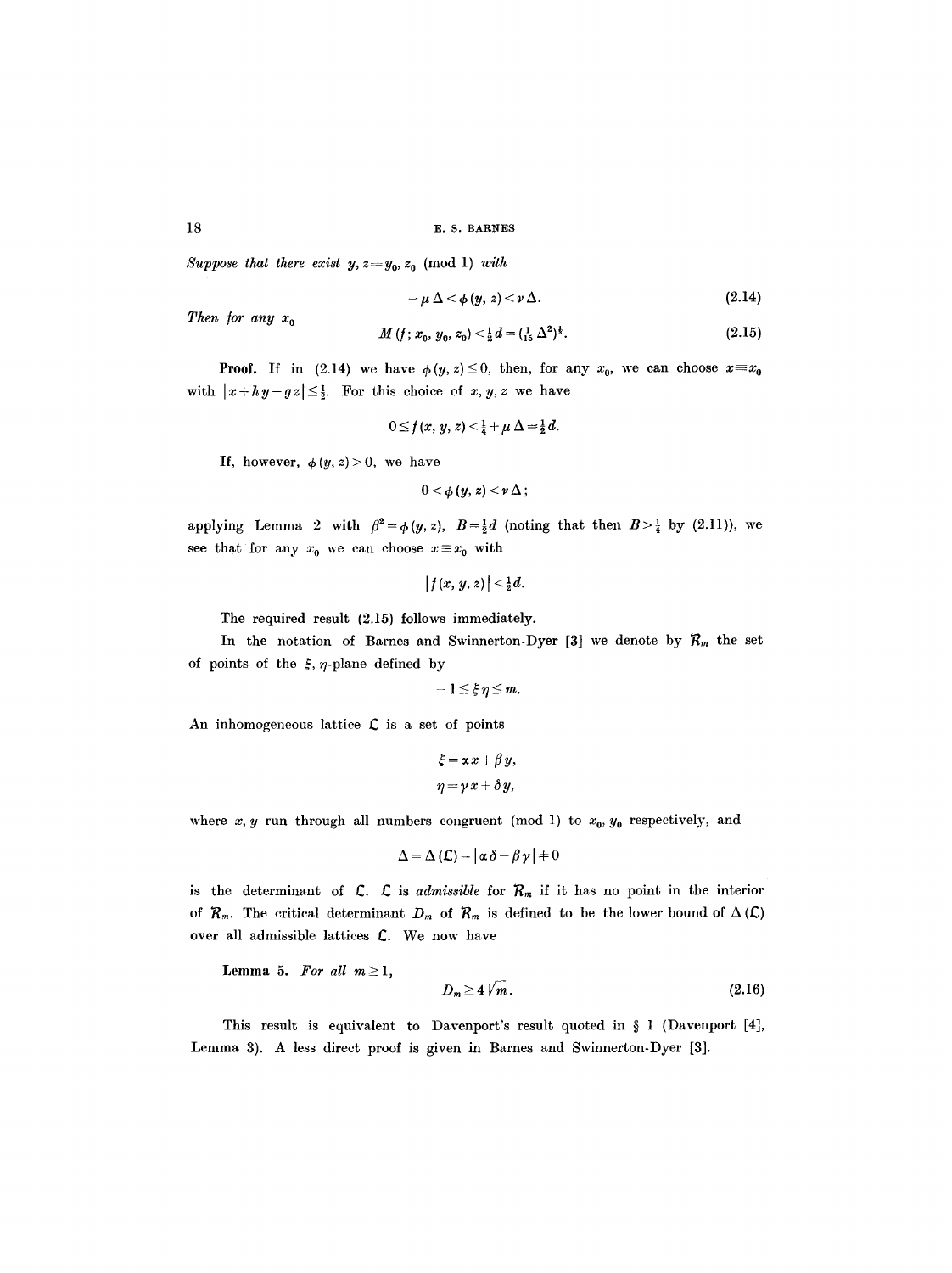Now since  $\phi(y, z)$  has discriminant  $\Delta^2$ , it may be expressed as the product of two linear forms of determinant  $\Delta$ . Thus the form

$$
\frac{1}{\mu\,\Delta}\,\phi\,(y,\,z)
$$

with  $y, z = y_0, z_0$  runs over the values of  $\xi \eta$  corresponding to a lattice  $\mathcal L$  of determinant  $\frac{1}{\mu}$ . From the definition of  $D_m$  it is therefore clear that (2.10) is certainly soluble, for any  $y_0, z_0$ , if

$$
\frac{1}{\mu}
$$

Combining this result with Lemma 3, we have

Lemma 6. If  $\mu$ ,  $\nu$  are defined as in Lemma 4 and

$$
m = \frac{\nu}{\mu},\tag{2.17}
$$

*then the inequality* (2.5) *certainly holds unless* 

$$
\frac{1}{\mu} \ge D_m. \tag{2.18}
$$

As a first step towards the elimination of possible values of *d,* we use (2.18) with the estimate (2.16) for  $D_m$ .

Lemma 7. *I/* (2.5) *does not hold, then d satis/ies either* 

$$
d=2,\tag{2.19}
$$

or 
$$
2.969 < d \le 3
$$
,  $(2.20)$ 

$$
3.975 < d \le 4, \tag{2.21}
$$

or 
$$
4.994 < d \le 5
$$
. (2.22)

Proof. By Lemma 6 and (2.12) we have

i.e. 
$$
\frac{1}{\mu} \ge 4 \sqrt{m},
$$

$$
16 \mu \nu \le 1.
$$

Substituting for  $\mu$ ,  $\nu$  and noting that, by (2.10),

 $8 \Delta^2 = 15 d^3,$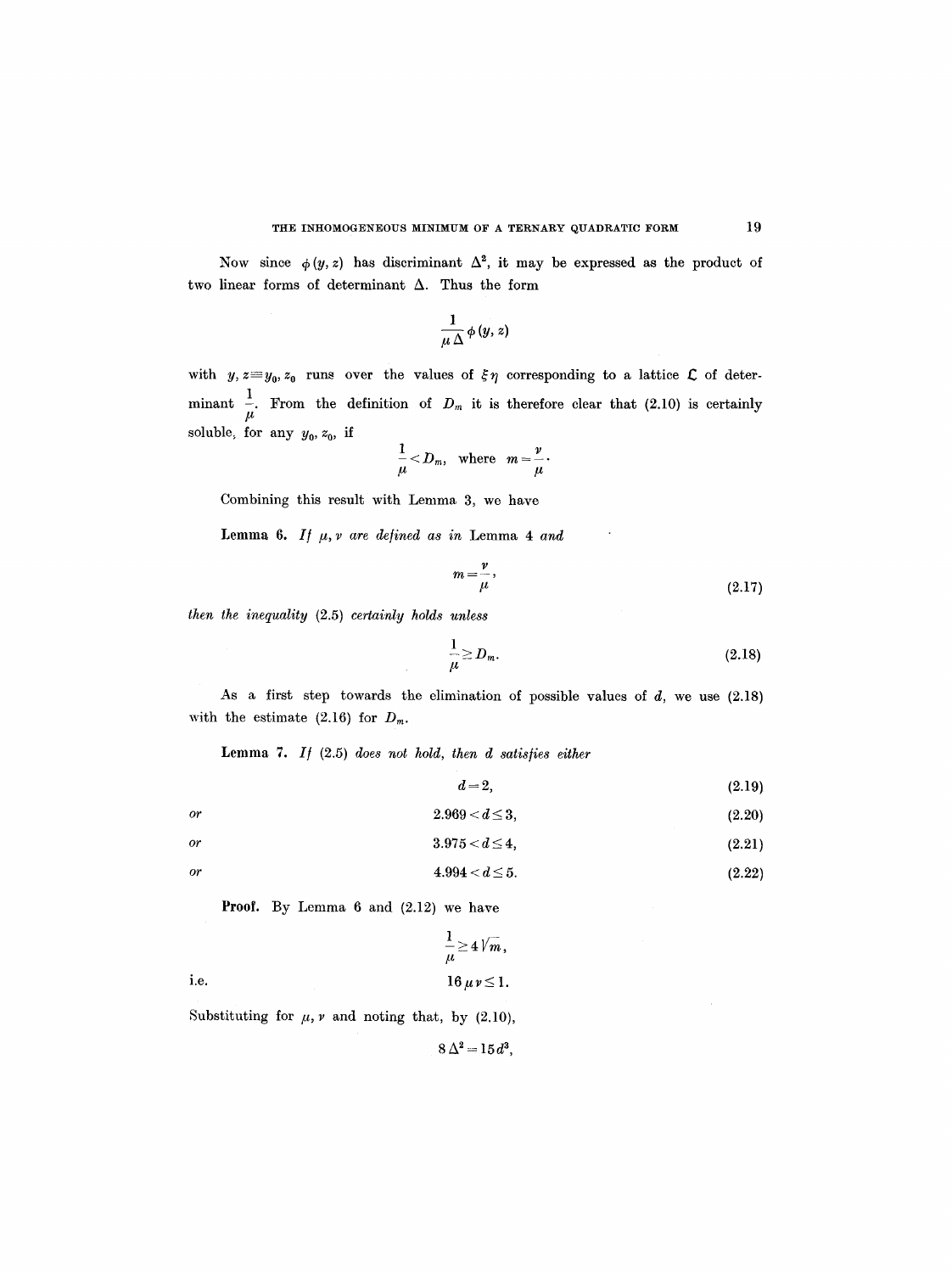20 E.S. BARNES

this inequality becomes

$$
8(2d-1)(2d+[d]^2) \le 15d^3 \quad \text{if } d \text{ is not integral,} \tag{2.23}
$$

$$
8(2d-1)(d^2+1) \le 15d^3 \qquad \text{if } d \text{ is integral.} \tag{2.24}
$$

Now (2.24) may be written in the form

$$
(d-2) (d^2 - 6d + 4) \leq 0,
$$

and this inequality is easily seen to be false if  $d\geq 6$  or if  $\frac{4}{5} < d \leq 1$ . Thus (2.24) can hold for integral  $d > \frac{4}{5}$  only if  $d = 2, 3, 4$  or 5. Further, since  $[d] > d-1$ ,  $2d+[d]^2 > d^2+1$ . Hence (2.23) cannot hold if d satisfies  $d\geq 6$  or  $\frac{4}{5} < d \leq 1$ .

It remains for us to consider non-integral d satisfying  $(2.19)$  and  $1 < d < 6$ .

(i) If 
$$
[d]=1
$$
, (2.23) is  
  $15d^3-32d^2+8\geq 0$ ;

the 1.h.s. takes its greatest values at the end-points of the interval  $1 < d < 2$  and is negative for  $d=1$  and  $d=2$ . Hence (2.23) is never satisfied.

(ii) If 
$$
[d]=2
$$
,  $(2.23)$  is  
 $15d^3 - 32d^2 - 48d + 32 \ge 0$ ;

the 1.h.s. increases with d for  $d \ge 2$  and is negative when  $d=2.969$ ; hence d satisfies (2.20).

(iii) If 
$$
[d]=3
$$
,  $(2.23)$  is  
  $15d^3-32d^2-128d+72\geq 0$ 

the 1.h.s. increases with d for  $d \geq 3$  and is negative when  $d=3.975$ ; hence d satisfies (2.21).

(iv) If 
$$
[d] = 4
$$
,  $(2.23)$  is  
 $15d^3 - 32d^2 - 240d + 128 \ge 0$ ;

the 1.h.s. increases with d for  $d\geq 4$  and is negative when  $d=4.994$ ; hence d satisfies (2.22).

(v) If 
$$
[d] = 5
$$
, (2.23) is  

$$
15d^3 - 32d^2 - 384d + 200 \ge 0;
$$

the 1.h.s. increases with d for  $d \geq 5$  and is negative when  $d=6$ ; hence (2.23) does not hold.

This completes the proof of the lemma.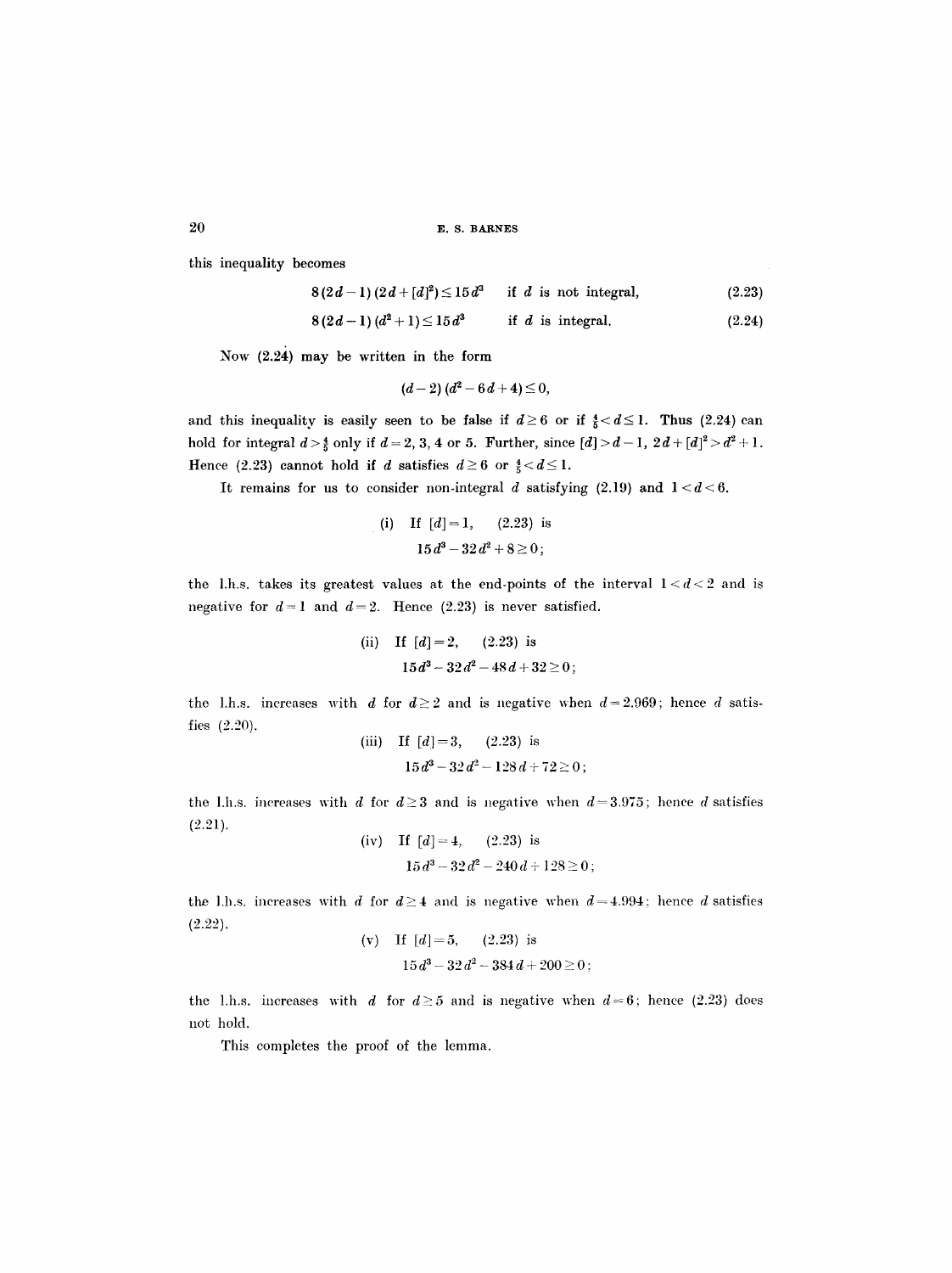Corresponding to the values of  $d$  allowed by Lemma 6, we find the following values of  $m=\frac{\nu}{\mu}$ :

$$
m=\frac{5}{3},\tag{2.19'}
$$

$$
2 \le m < 2.0126,\tag{2.20'}
$$

$$
^{17}_{7} \leq m < 2.4389, \tag{2.21'}
$$

$$
\frac{26}{9} \le m < 2.8915. \tag{2.22'}
$$

Now the estimate  $(2.16)$  is known to be best possible if and only if m is of the form

$$
m=1+\frac{2}{r} \qquad (r=1, 2, 3, \ldots)
$$

or  $m=1$ ; in particular  $D_m=4\sqrt{m}$  for the values  $m=\frac{5}{3}$ ,  $m=2$ . However, for the remaining values of m given in  $(2.19') - (2.22')$ , strict inequality holds in  $(2.16)$ . The results we shall need are given in the following four lemmas:

Lemma 8. If  $m=\frac{5}{3}$  and  $\mathcal L$  is admissible for  $\mathcal R_m$ , then either  $\Delta(\mathcal L)>4\sqrt{\frac{5}{3}}$  or  $\mathcal L$  is *given by* 

$$
\xi \eta = \frac{2}{3} (x^2 + 8xy + y^2), \quad x, y \equiv \frac{1}{2}, \frac{1}{2} \pmod{1}.
$$

Lemma 9. *If*  $m \geq 2$  *and*  $\mathsf C$  *is admissible for*  $\mathcal R_m$ *, then either*  $\Delta \left( \mathsf C \right) \geq \not\parallel 33$  or  $\mathsf C$  *is given by* 

$$
\xi\,\eta\!=\!k\,(x^2\!+6\,x\,y\!+y^2),\ \ x,\,y\!\equiv\!\tfrac{1}{2},\tfrac{1}{2}\pmod 1,\ \, k\!\geq\!\tfrac{1}{2}\,m.
$$

**Lemma 10.** *If*  $m \ge \frac{17}{7}$  and  $\mathcal{L}$  is admissible for  $\mathcal{R}_m$ , then either  $\Delta(\mathcal{L}) > \frac{8}{7}\sqrt{30}$  or *s is given by* 

$$
\xi \eta = k(2x^2 + 12xy + 3y^2), \quad x, y \equiv \frac{1}{2}, \frac{1}{2} \pmod{1}, \quad k \ge \frac{4}{17}m.
$$

**Lemma 11.** *If*  $m \geq \frac{26}{9}$  and  $\mathsf{L}$  is admissible for  $\mathcal{R}_m$ , then  $\Delta(\mathsf{L}) \geq 4\sqrt{3}$ .

In order to avoid interrupting the main argument, we defer the discussion of these results until  $\S$  4.

Now suppose that (2.19) holds, so that  $d=2$ ,  $m=\frac{5}{3}$ . Then

 $\mathcal{A}(\overline{V})$  , where  $\mathcal{A}(\overline{V})$ 

$$
\mu \Delta = \frac{1}{2}d - \frac{1}{4} = \frac{3}{4},
$$
  

$$
\Delta^2 = \frac{15}{8}d^3 = 15,
$$
  

$$
\frac{1}{\mu} = 4\sqrt{\frac{5}{3}}.
$$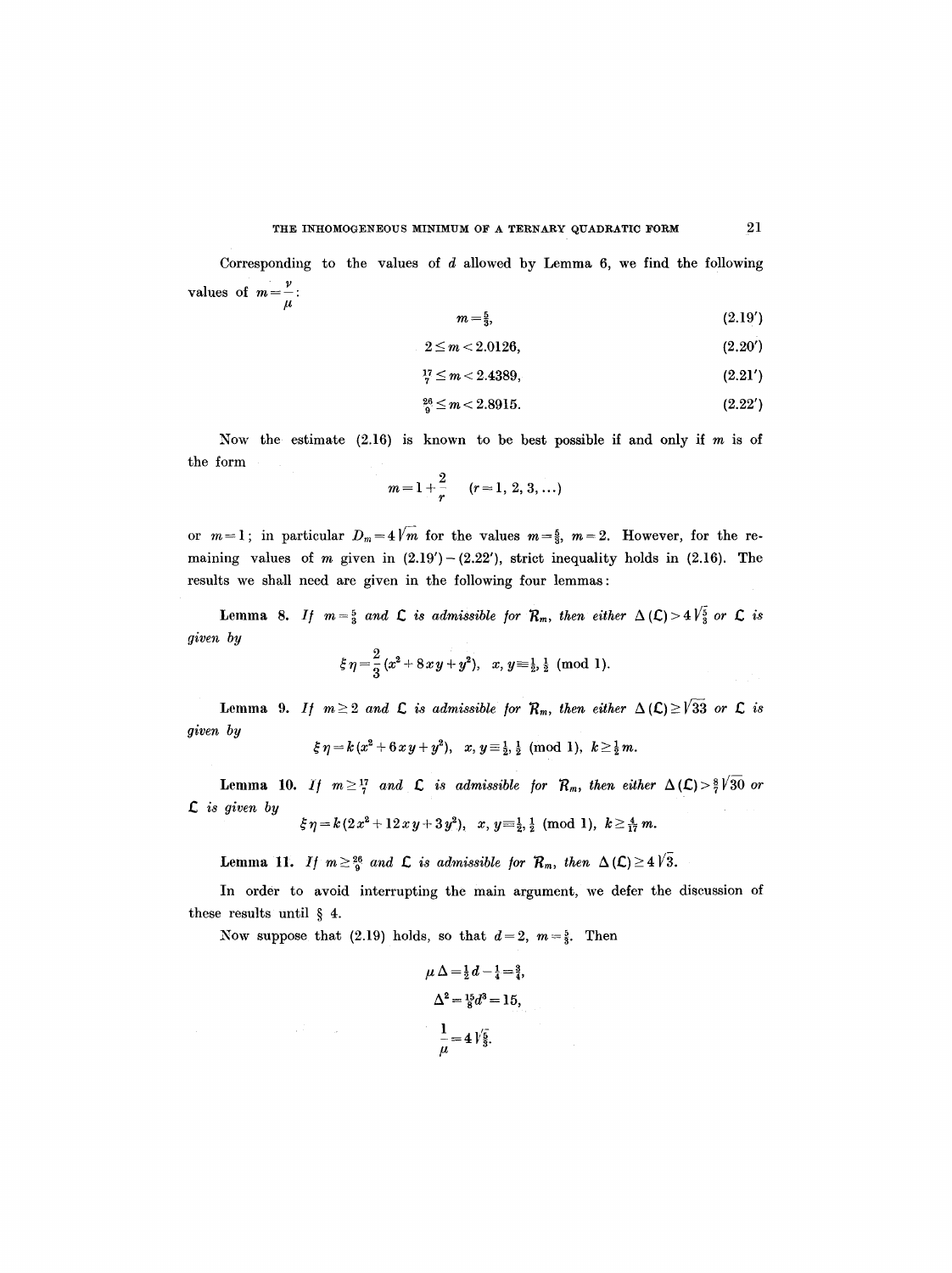Hence, by Lemmas 3 and 8, (2.5) holds unless

$$
\phi(y, z) = \frac{1}{2}(y^2 + 8yz + z^2), \quad y_0, z_0 = \frac{1}{2}, \frac{1}{2};
$$

this is (i) of Theorem 3.

Next suppose that  $(2.20)$  holds, so that m satisfies  $(2.20')$ . Then, since

$$
\frac{1}{\mu} = \frac{4\,\Delta}{2\,d-1} = \frac{4}{2\,d-1}\,\sqrt{\frac{15\,d^3}{8}},
$$

it is easily verified that  $\frac{1}{\mu} < \sqrt{33}$ . By Lemmas 3 and 9 it follows that (2.5) holds unless  $\phi(y, z)$  is equivalent to a positive multiple of  $y^2 + 6 y z + z^2$  with  $y, z \equiv \frac{1}{2}, \frac{1}{2}$  (mod 1). This shows that (2.8) of Theorem 3 holds for some  $k>0$ . Also, since then  $\Delta^2=50k^2$ , we have

$$
\Delta^2 = 50 k^2 = \frac{15}{8} d^3.
$$

The bounds  $(2.9)$  for k now follow from the bounds for d given in  $(2.20)$ . Thus  $\phi(y, z)$  satisfies Theorem 3 (iii).

Next suppose that  $(2.21)$  holds, so that m satisfies  $(2.21')$ . Then the inequality

$$
\frac{1}{\mu} \ge \frac{3}{7} \sqrt{30} \tag{2.25}
$$

cannot hold unless

$$
m = \frac{17}{7}, \quad d = 4, \quad \frac{1}{\mu} = \frac{8}{7}\sqrt{30}.
$$
 (2.26)

For (2.25) is equivalent to

$$
\frac{2}{7}\sqrt{30} \le \frac{\Delta}{2d-1} = \frac{1}{2d-1}\sqrt{\frac{15 d^3}{8}},
$$
  
49 d^3 - 64 (2d-1)<sup>2</sup>  $\ge 0$ ,

which reduces to

$$
(d-4) (49 d2 - 60 d + 16) \geq 0;
$$

since 3.975 <  $d \leq 4$ , this is true only if  $d=4$  and the sign of equality holds: this gives (2.26). It now follows at once from Lemmas 3 and 10 that (2.5) holds unless  $\phi$  (y, z) is equivalent to a positive multiple of

$$
2y^2 + 12yz + 3y^2
$$
,  $y, z = \frac{1}{2}, \frac{1}{2}$  and  $d = 4$ . Since then  

$$
\Delta^2 = \frac{15}{8}d^3 = 120,
$$

we see that (ii) of Theorem 3 holds.

Suppose finally shat  $(2.22)$  holds, so that m satisfies  $(2.22')$ . Then, by Lemmas  $3$  and  $11, (2.5)$  holds unless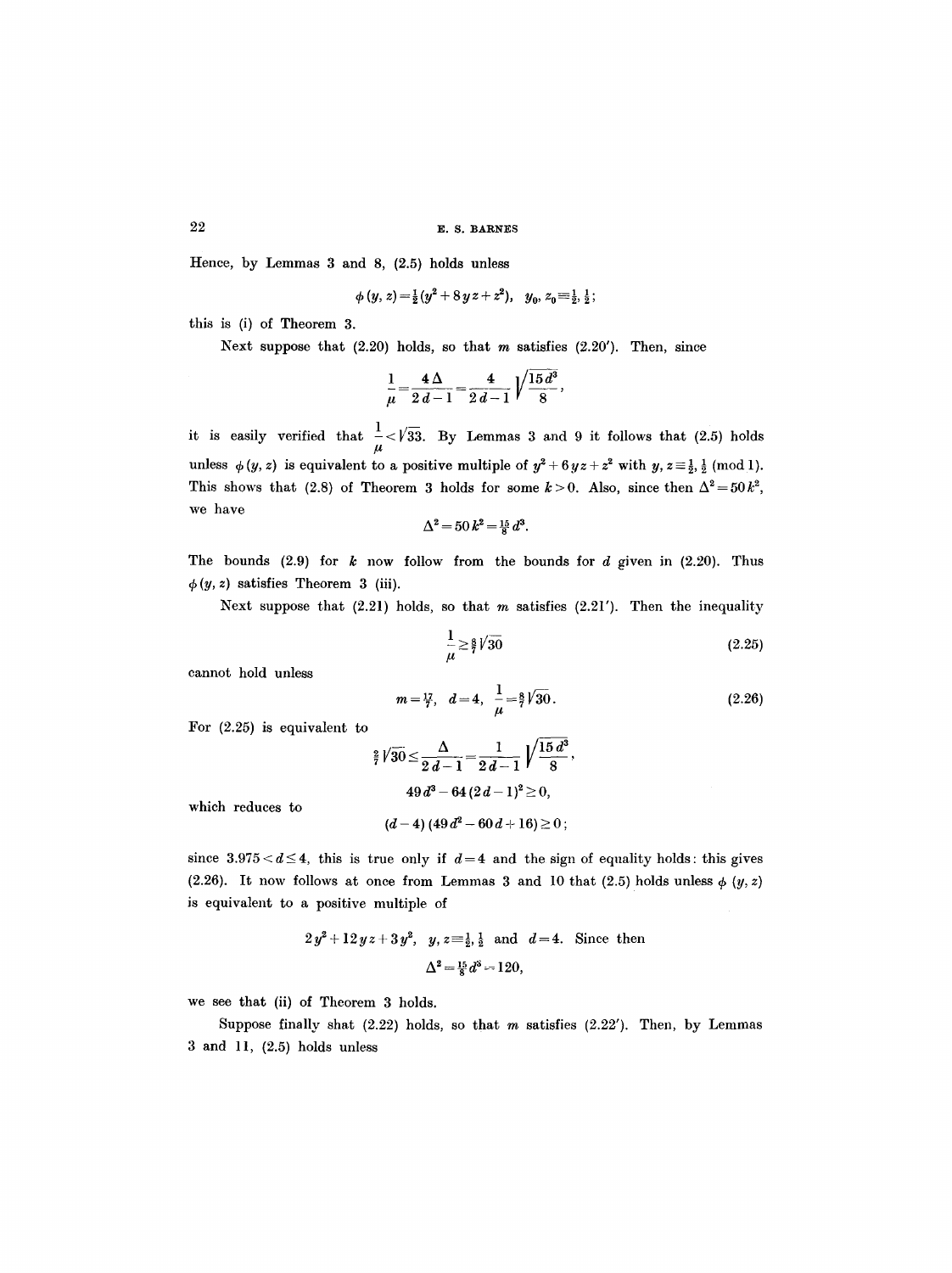$$
\frac{1}{\mu} \geq 4\sqrt{3}.
$$

But this inequality is equivalent to

$$
\sqrt{3} \le \frac{1}{4 \mu} = \frac{\Delta}{2 d - 1},
$$
  
3  $(2d - 1)^2 \le \Delta^2 = \frac{15}{8} d^3,$ 

and it is easily verified that this is false for  $d$  satisfying  $(2.18)$ .

This completes the proof of Theorem 3.

3. The next step in the proof of Theorem 1 is to decide what values of  $x_0$ , h and g are allowable in (2.3) if (2.5) is not satisfied and  $\phi(y, z)$  is given by one of the forms in Theorem 3.

**Lemma 12.** *If*  $f(x, y, z)$  *is given by* (2.3), *where*  $\phi(y, z)$  *is given by* (2.6), *then* (2.5) *holds unless [ is equivalent to* 

$$
f_1(x, y, z) = x^2 - \frac{1}{2}(y^2 + 8 y z + z^2)
$$
\n(3.1)

*and* 

$$
x_0, y_0, z_0 \equiv \frac{1}{2}, \frac{1}{2}, \frac{1}{2}
$$
 (mod 1).

Proof. We have

$$
f(x, y, z) = (x + h y + g z)^2 - \frac{1}{2}(y^2 + 8 y z + z^2)
$$

with  $x, y, z \equiv x_0, \frac{1}{2}, \frac{1}{2} \pmod{1}$ . Since  $\Delta^2 = 15$ ,

:Now

hence, by (3.3),

$$
(\frac{1}{15}\Delta^2)^{\frac{1}{3}} = 1. \tag{3.2}
$$

$$
f(\pm x,\frac{1}{2},-\frac{1}{2})=(\pm x+\frac{1}{2}h-\frac{1}{2}g)^2+\frac{3}{4}, \hspace{1.5cm} (3.3)
$$

$$
f(\pm x, \frac{1}{2}, \frac{1}{2}) = (\pm x + \frac{1}{2}h + \frac{1}{2}g)^2 - \frac{5}{4}.
$$
 (3.4)

For any real  $x_0$ , we can choose  $x \equiv x_0$  with

$$
\begin{array}{c|c} & |x + \frac{1}{2}h - \frac{1}{2}g| \leq \frac{1}{2} \, ; \\[2mm] & M\left(f \, ; \, x_0, \, y_0, \, z_0\right) \leq 1 = (\frac{1}{15} \, \Delta^2)^{\frac{1}{3}} \, ; \end{array}
$$

and the sign of inequality holds unless

$$
x_0+\tfrac{1}{2}h-\tfrac{1}{2}g\equiv \tfrac{1}{2} \pmod{1}.
$$

In the same way, taking the lower sign in (3.3), we see that (2.5) holds unless

$$
-x_0+\tfrac{1}{2}h-\tfrac{1}{2}g\equiv \tfrac{1}{2} \pmod{1}.
$$

23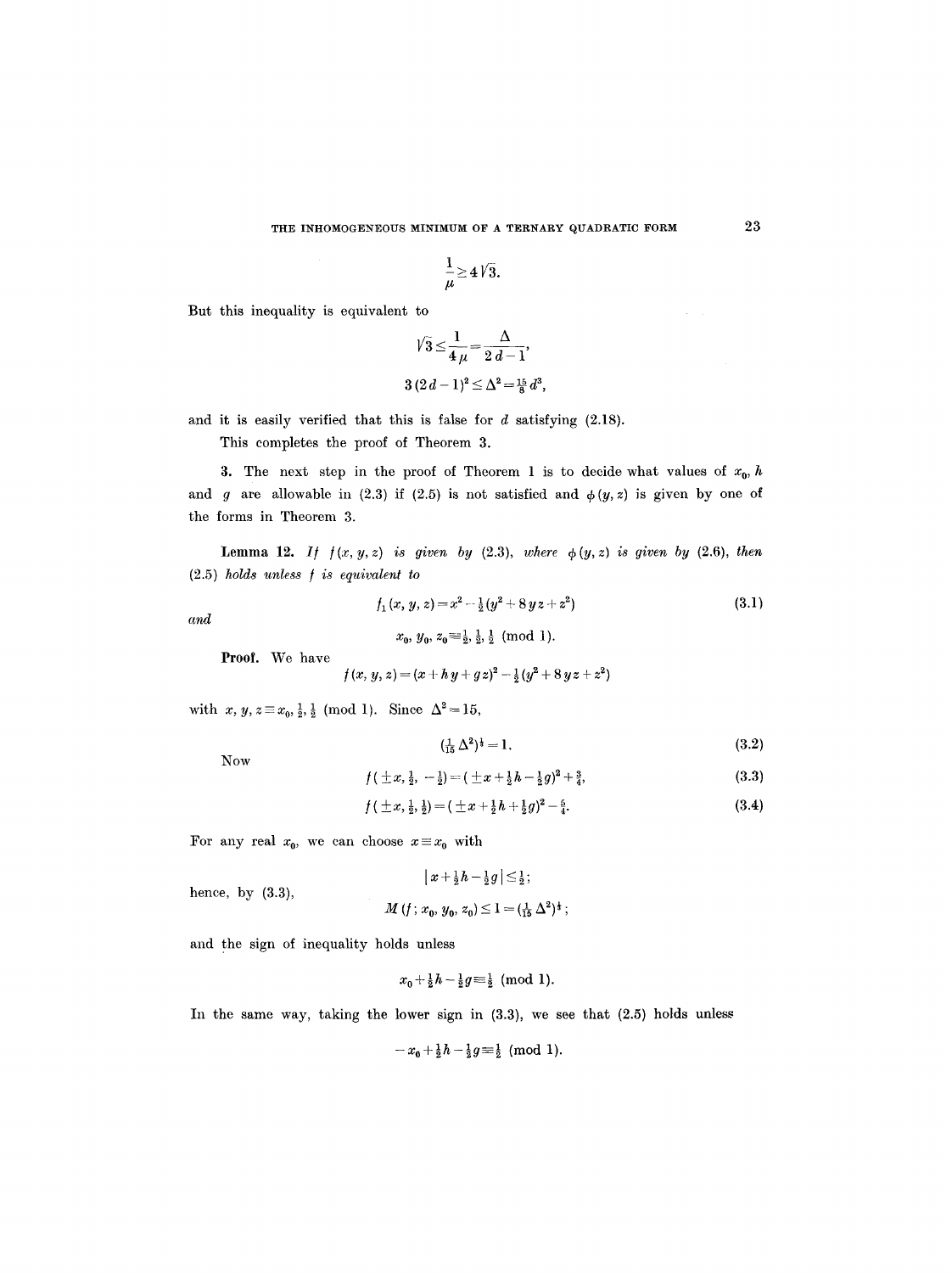$24$  E. S. BARNES

Similarly, choosing  $x=x_0$  with

$$
\frac{1}{2} \leq |\pm x + \frac{1}{2}h + \frac{1}{2}g| \leq \frac{3}{2},
$$

we see that (2.5) holds unless

$$
x_0 + \frac{1}{2}h + \frac{1}{2}g \equiv \frac{1}{2} \pmod{1},
$$
  

$$
-x_0 + \frac{1}{2}h + \frac{1}{2}g \equiv \frac{1}{2} \pmod{1}.
$$

Since the above four eongruenees imply that

$$
x_0 \equiv \frac{1}{2}, \quad h \equiv g \equiv 0 \pmod{1},
$$

the lemma follows at once.

**Lemma 13.** If  $f(x, y, z)$  is given by  $(2.3)$ , where  $\phi(y, z)$  is given by  $(2.7)$ , then (2.5) *holds unless / is equivalent to* 

$$
f_2(x, y, z) = x^2 - (2y^2 + 12yz + 3z^2)
$$
\n(3.5)

*and* 

$$
x_0, y_0, z_0 \equiv \frac{1}{2}, \frac{1}{2}, \frac{1}{2}
$$
 (mod 1).

Proof. We have

$$
f(x, y, z) = (x + h y + g z)^{2} - (2 y^{2} + 12 y z + 3 z^{2}),
$$

with  $x, y, z \equiv x_0, \frac{1}{2}, \frac{1}{2} \pmod{1}$ . Since  $\Delta^2 = 120$ ,

Now

$$
f(\pm x, \frac{1}{2}, -\frac{1}{2}) = (\pm x + \frac{1}{2}h - \frac{1}{2}g)^2 + \frac{2}{4},
$$
  

$$
f(\pm x, \frac{1}{2}, \frac{1}{2}) = (\pm x + \frac{1}{2}h + \frac{1}{2}g)^2 - \frac{17}{4}.
$$

 $(\frac{1}{15}\Delta^2)^{\frac{1}{3}} = 2.$ 

Choosing  $x \equiv x_0$  to satisfy any one of

$$
\left| \pm x + \frac{1}{2}h - \frac{1}{2}g \right| \leq \frac{1}{2},
$$
  

$$
\frac{3}{2} \leq \left| \pm x + \frac{1}{2}h + \frac{1}{2}g \right| \leq \frac{5}{2},
$$

we see, precisely as in Lemma 12, that (2.5) holds unless

$$
x_0 \equiv \frac{1}{2}, \quad h \equiv g \equiv 0 \pmod{1}.
$$

This gives the result of the lemma.

For the case (iii) of Theorem 3, we want to show that (2.5) holds unless  $x_0 \equiv \frac{1}{2}$ ,  $h \equiv \frac{1}{2}$ ,  $g \equiv \frac{1}{2}$  (mod 1) and  $k=1$ . For this, the simple argument used in Lemmas 12 and 13 is not sufficient. However, the complete result will follow by a consideration of the automorphs of  $f(x, y, z)$  and an application of Lemma 4. The proof divides naturally into two stages, given in the following two lemmas.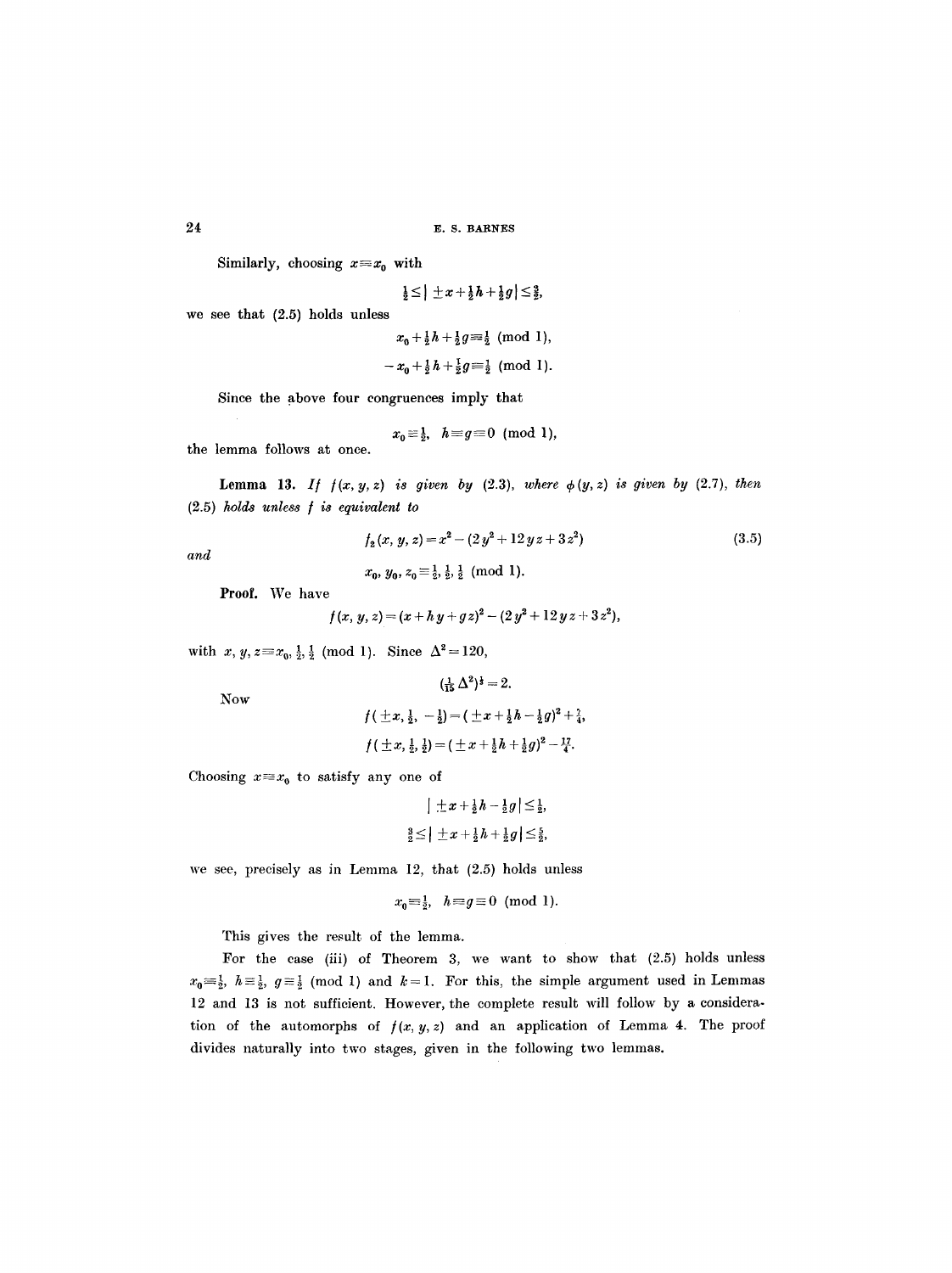**Lemma 14.** *If*  $f(x, y, z)$  *is given by* (2.3), *where*  $\phi(y, z)$  *satisfies* (2.8), (2.9), *then i/* (2.5) *does not hold we have* 

$$
h \equiv g \equiv \frac{1}{2} \pmod{1};\tag{3.6}
$$

*further, in the form equivalent to*  $f(x, y, z)$  *with*  $h = g = \frac{1}{2}$ *,* 

$$
|x_0 - \frac{1}{2}| < .016 \pmod{1}.\tag{3.7}
$$

Proof. There is clearly no loss of generality in supposing that

$$
0 \le h, g < 1 \tag{3.8}
$$

in (2.3). We than have to prove that  $h=g=\frac{1}{2}$  and that (3.7) holds under the assumption that (2.5) is false for some  $x_0$ .

Since  $y_0, z_0 = \frac{1}{2}, \frac{1}{2} \pmod{1}$  and  $\Delta^2 = 50k^2$ , (2.5) holds unless, for some  $x_0$ ,

Now

$$
M(f; x_0, \frac{1}{2}, \frac{1}{2}) \ge (\frac{10}{3}k^2)^{\frac{1}{3}} > (\frac{10}{3} \times .9814)^{\frac{1}{3}} > 1.484.
$$
\n
$$
f(\pm x, \frac{1}{2}, \frac{1}{2}) = (\pm x + \frac{1}{2}h + \frac{1}{2}g)^2 - \frac{5}{2}k,
$$
\n
$$
f(\pm x, \frac{1}{2}, -\frac{1}{2}) = (\pm x + \frac{1}{2}h - \frac{1}{2}g)^2 + \frac{5}{4}k.
$$
\n
$$
(3.9)
$$

Hence, for any  $x_0$  for which (3.9) holds, we have

$$
\left| (p \pm x_0 + \frac{1}{2}h + \frac{1}{2}g)^2 - \frac{5}{2}k \right| > 1.484, \tag{3.10}
$$

$$
(p \pm p_0 + \frac{1}{2}h - \frac{1}{2}g)^2 + \frac{5}{4}k > 1.484 \tag{3.11}
$$

for all integral  $p$  and any choice of sign. In (3.10) we choose  $p$  so that

$$
1\leq |p\pm x_0+\tfrac{1}{2}h+\tfrac{1}{2}g|=\alpha<2,
$$

and in  $(3.11)$  we choose  $p$  so that

$$
\beta = |p \pm x_0 + \frac{1}{2}h - \frac{1}{2}g| \leq \frac{1}{2}.
$$

We then have, from (3.10), *either* 

$$
\alpha^2 > \frac{5}{2}k + 1.484 > 3.9605, \alpha > 1.99,
$$
  
or  

$$
\alpha^2 < \frac{5}{2}k - 1.484 < 1.032, \alpha < 1.016;
$$

it follows that

$$
-.016<\pm x_0+\tfrac{1}{2}h+\tfrac{1}{7}g<.016\text{ (mod 1)}.
$$
 (3.12)

Similarly, from (3.11) we deduce that

 $\beta^2 > 1.484 - \frac{5}{4}k > .2261, \beta > .475,$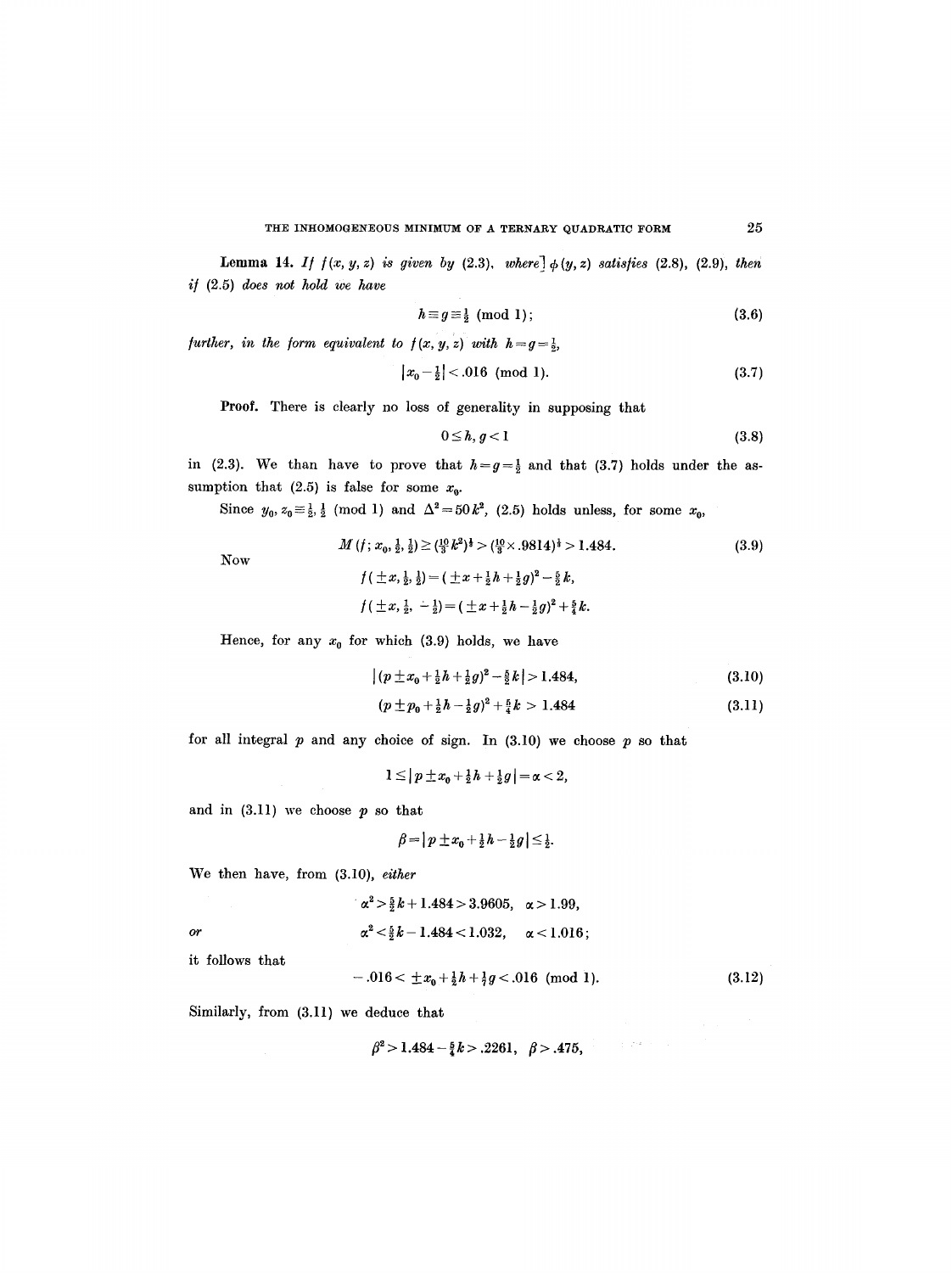26 E.s. BARNES

whence

$$
\frac{1}{2} - .025 < \pm x_0 + \frac{1}{2}h - \frac{1}{2}g < \frac{1}{2} + .025 \pmod{1}. \tag{3.13}
$$

Adding (3.12), (3.13) with suitable choices of sign we find that

$$
\frac{1}{2} - .041 < h, g < \frac{1}{2} + .041 \pmod{1},\tag{3.14}
$$
\n
$$
-.032 < 2x_0 < .032 \qquad \text{(mod 1)},
$$

whence *either*  $|x_0| < .016$  (mod 1) *or*  $|x_0 - \frac{1}{2}| < .016$  (mod 1). If *h*, *g* satisfy (3.8) it is clear from (3.12) that the second alternative must hold, i.e. that  $x_0$  satisfies (3.7).

If we apply the integral unimodular transformation  $x = X$ ,  $y = -Z$ ,  $z = Y + 6Z$ to  $f(x, y, z)$  we find that

$$
f(x, y, z) = (X + h_1 Y + g_1 Z)^2 - \frac{5}{4} k (Y^2 + 6 Y Z + Z^2)
$$

where

and

$$
f_{\rm{max}}
$$

*X*, *Y*,  $Z \equiv x_0, \frac{1}{2}, \frac{1}{2} \pmod{1}$ .

 $h_1 = g, \quad g_1 = 6g - h$ 

It follows that (3.14) must still hold if  $h, g$  are replaced by  $h_1, g_1$ . Similarly, using the inverse transformation  $x=X$ ,  $y=6Y+Z$ ,  $z=-Y$ , we see that (3.14) must still hold if  $h, g$  are replaced by

$$
h_{-1}=6h-g, g_{-1}=h.
$$

Let now  $R$  be the region of the  $h$ , g-plane defined by

and let  $T$  be the matrix

$$
\frac{1}{2} - .041 < h, g < \frac{1}{2} + .041,
$$
\n
$$
T = \begin{pmatrix} 0 & 1 \\ -1 & 6 \end{pmatrix} \tag{3.15}
$$

(which is clearly of infinite order). Then, if  $P$  is the point  $(h, g)$ , we have

$$
P_1 = \binom{h_1}{g_1} = T(P),
$$
  

$$
P_{-1} = \binom{h_{-1}}{g_{-1}} = T^{-1}(P),
$$

Since  $0 \le h, g < 1$ , (3.14) shows that  $P \in \mathcal{R}$ . Also, by what has been proved above,  $T(P)$  and  $T^{-1}(P)$  are congruent (mod 1) to a point of R; and since P satisfies (3.15) it is clear that in fact

$$
T(P)-(0, 2) \varepsilon R, T^{-1}(P)-(2, 0) \varepsilon R.
$$

Finally, the argument shows that the point  $T^n(P)$  must satisfy (3.14), i.e. must be congruent to a point of  $\mathcal{R}$ , if (3.9) holds.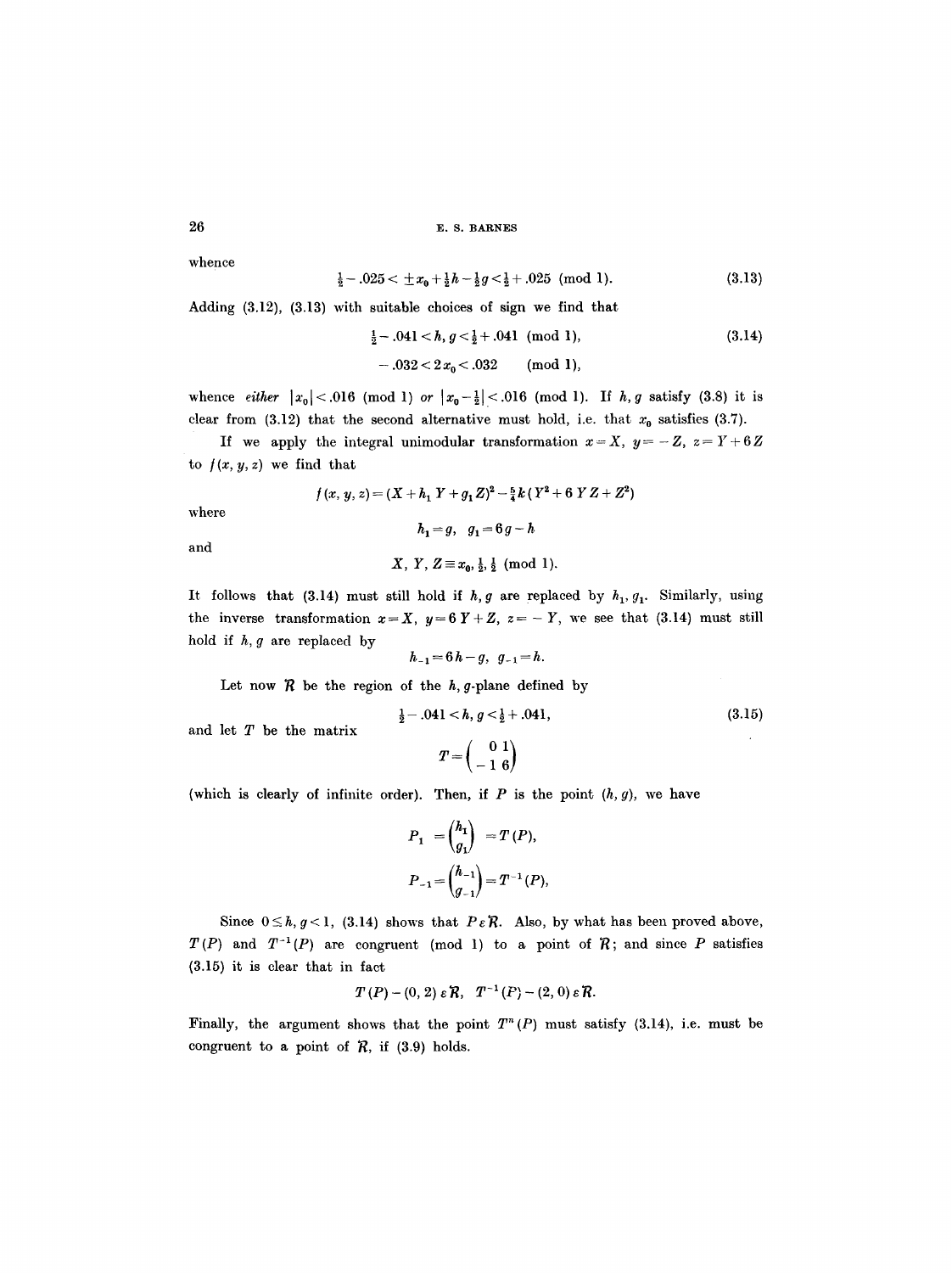# THE INHOMOGENEOUS MINIMUM OF A TERNARY QUADRATIC FORM  $27$

It now follows from Lemma 4 that this is possible only if  $P$  satisfies

$$
T(P) = P + (0, 2),
$$

i.e. if  $P = (h, g) = (\frac{1}{2}, \frac{1}{2}).$ 

This completes the proof of the lemma.

Lemma 15. *Suppose that* 

$$
f(x, y, z) = (x + \frac{1}{2}y + \frac{1}{2}z)^2 - \frac{5}{4}k(y^2 + 6yz + z^2),
$$
\n(3.16)

 $\sim 10$ 

*where k satisfies* (2.9), and suppose that (2.5) is false with  $y_0$ ,  $z_0 \equiv \frac{1}{2}$ ,  $\frac{1}{2}$  (mod 1) and  $x_0$ *satis/ying* (3.7). *Then* 

$$
k=1, x_0 \equiv \frac{1}{2} \pmod{1}.
$$
 (3.17)

**Proof.** Since f has determinant  $D=-\frac{25}{2}k^2$  and k satisfies (2.9), it is quickly verified that (2.2) holds, i.e.

$$
0 < a \le (4 | D |)^{\frac{1}{3}}
$$
  
with  

$$
a = f(1, 1, 0) = \frac{9}{4} - \frac{5}{4} k.
$$

If we make the equivalence transformation

$$
x = X + Z, \quad y = Y, \quad z = X \tag{3.18}
$$

we find that

$$
f(x, y, z) = a F(X, Y, Z)
$$
  
=  $a X^2 + (\frac{1}{4} - \frac{5}{4}k) Y^2 + Z^2 - (\frac{15}{2}k - \frac{3}{2}) XY + 3XZ + YZ,$  (3.19)

so that

$$
F(X, Y, Z) = \left\{ X - \frac{1}{4a} (15 k - 3) Y + \frac{3}{2a} Z \right\}^2 - \Phi(Y, Z)
$$

with

$$
X, Y, Z = \frac{1}{2}, \frac{1}{2}, x_0 - \frac{1}{2} \pmod{1}.
$$
 (3.20)

Now the form (3.19) is of the original type (2.3) and we are supposing that (2.4) is false, i.e. that

*M*  $(F; \frac{1}{2}, \frac{1}{2}, x_0-\frac{1}{2}) \geq (\frac{1}{15} \Delta^2)^{\frac{1}{3}}$ 

(where here  $\Delta^2$  is the discriminant of  $\Phi(Y, Z)$ ). By Theorem 3 it follows that we can apply an equivalence transformation to *Y*, *Z*, say  $Y = \alpha Y' + \beta Z'$ ,  $Z = \gamma Y' + \delta Z'$ so that  $\Phi(Y, Z)$  is transformed into one of (2.6), (2.7), (2.8) (with Y', Z' for y, z), and that then

$$
Y',\,Z'\,{\equiv}\tfrac{1}{2},\tfrac{1}{2}\pmod 1.
$$

Since  $\alpha$ ,  $\beta$ ,  $\gamma$ ,  $\delta$  are integers, we deduce that each of Y and Z must be congruent to 0 or  $\frac{1}{2}$  (mod 1); hence, by (3.20),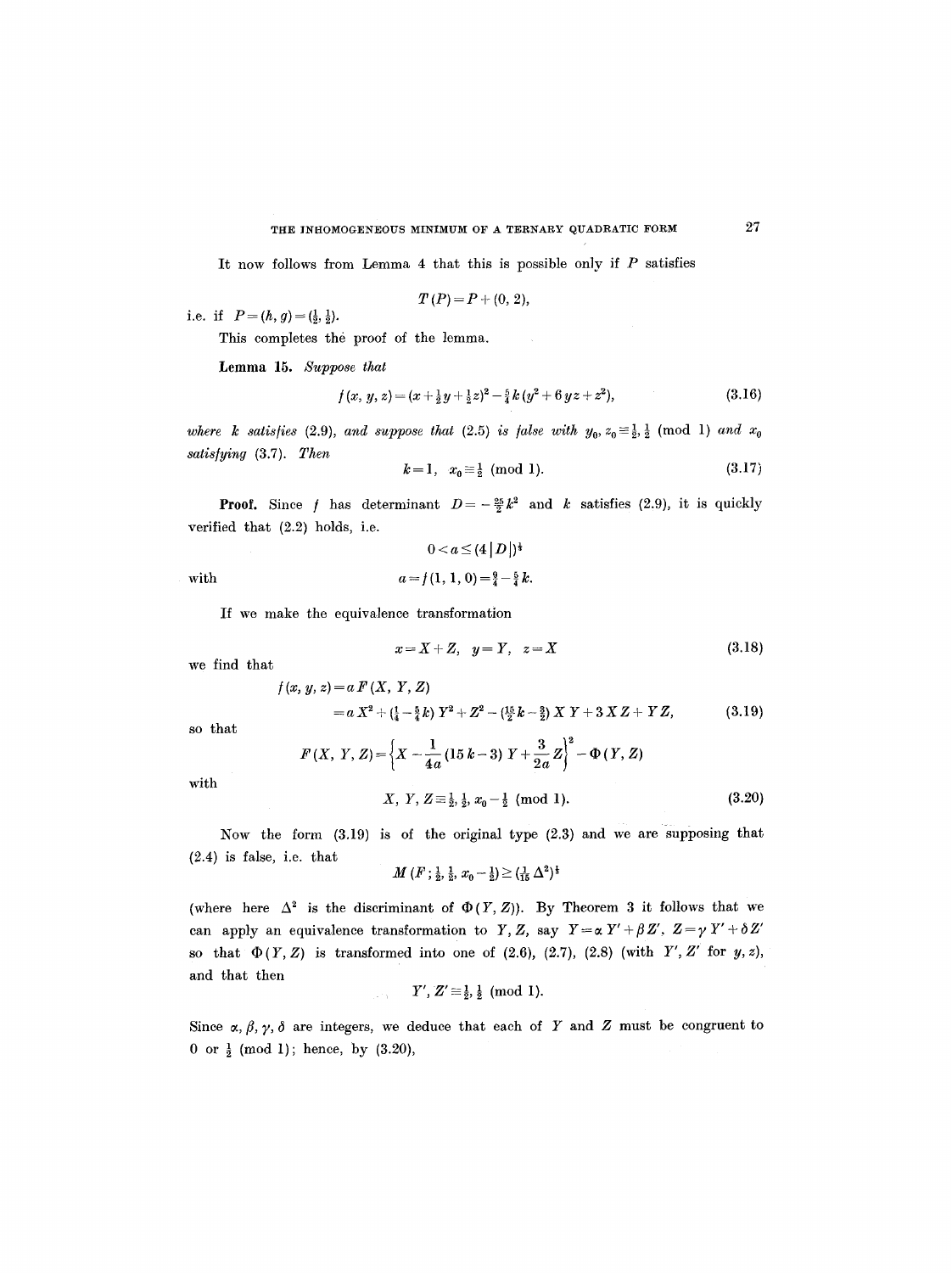## 28 E.S. BARNES

$$
x_0 \equiv 0 \quad \text{or} \quad \frac{1}{2} \pmod{1},
$$

and so, by (3.7),  $x_0 \equiv \frac{1}{2} \pmod{1}$  as required.

Further, by Lemmas 12, 13 and 14, we see that each of the coefficients  $-\frac{1}{4a}(15k-3)$  and  $\frac{3}{2a}$  must be congruent to either 0 or  $\frac{1}{2}$  (mod 1). Since  $a=\frac{9}{4}-\frac{5}{4}k$ and  $k$  satisfies (2.9), it is easy to see that this can hold only if

$$
\frac{3}{2a}=\frac{3}{2}, \quad \frac{1}{4a}(15k-3)=3,
$$

whence  $a=1$ ,  $k=1$ . This proves the lemma.

By Theorem 3 and Lemmas 12-15, we have now shown that (2.5) holds unless  $f(x, y, z)$  is equivalent to one of

$$
f_1(x, y, z) = x^2 - \frac{1}{2}(y^2 + 8yz + z^2), \quad x_0, y_0, z_0 \equiv \frac{1}{2}, \frac{1}{2}, \frac{1}{2},
$$
  

$$
f_2(x, y, z) = x^2 - (2y^2 + 12yz + 3z^2), \quad x_0, y_0, z_0 \equiv \frac{1}{2}, \frac{1}{2}, \frac{1}{2},
$$
  

$$
f_3(x, y, z) = (x + \frac{1}{2}y + \frac{1}{2}z)^2 - \frac{5}{4}(y^2 + 6yz + z^2), \quad x_0, y_0, z_0 \equiv \frac{1}{2}, \frac{1}{2}, \frac{1}{2}.
$$

To complete the proof of Theorem 2 (and hence of Theorem 1) we have only to observe that

$$
f_3(x, y, z) = Q_1(x, y, z);
$$
  
\n
$$
2f_1(x, y, z) = 2x^2 - (y + 4z)^2 + 15z^2
$$
  
\n
$$
\sim Q_2(x, y, z) \quad \text{with} \quad x_0, y_0, z_0 \equiv \frac{1}{2}, \frac{1}{2}, \frac{1}{2};
$$
  
\n
$$
f_2(x, y, z) = 2(x - y - 3z)^2 - (x - 2y + 6z)^2 + 15z^2
$$
  
\n
$$
\sim Q_2(x, y, z) \quad \text{with} \quad x_0, y_0, z_0 \equiv \frac{1}{2}, \frac{1}{2}, \frac{1}{2}.
$$

**4. Proo~ of Lemmas** 8-11. For the proofs of Lemmas 8-11 we must appeal to the general theory of two-dimensional inhomogeneous lattices developed in Barnes and Swinnerton-I)yer [3]. For the convenience of the reader we state briefly the particular results we shall need.

We denote by  $[b_1, b_2, b_3, \ldots]$  the continued fraction

$$
b_1-\frac{1}{b_2-\frac{1}{b_3-\cdots},
$$

where  $b_i$  is integral and  $|b_i| \geq 2$ . If  $b_i > 0$  for all i and  $b_i \geq 4$  for some arbitrarily large i, we have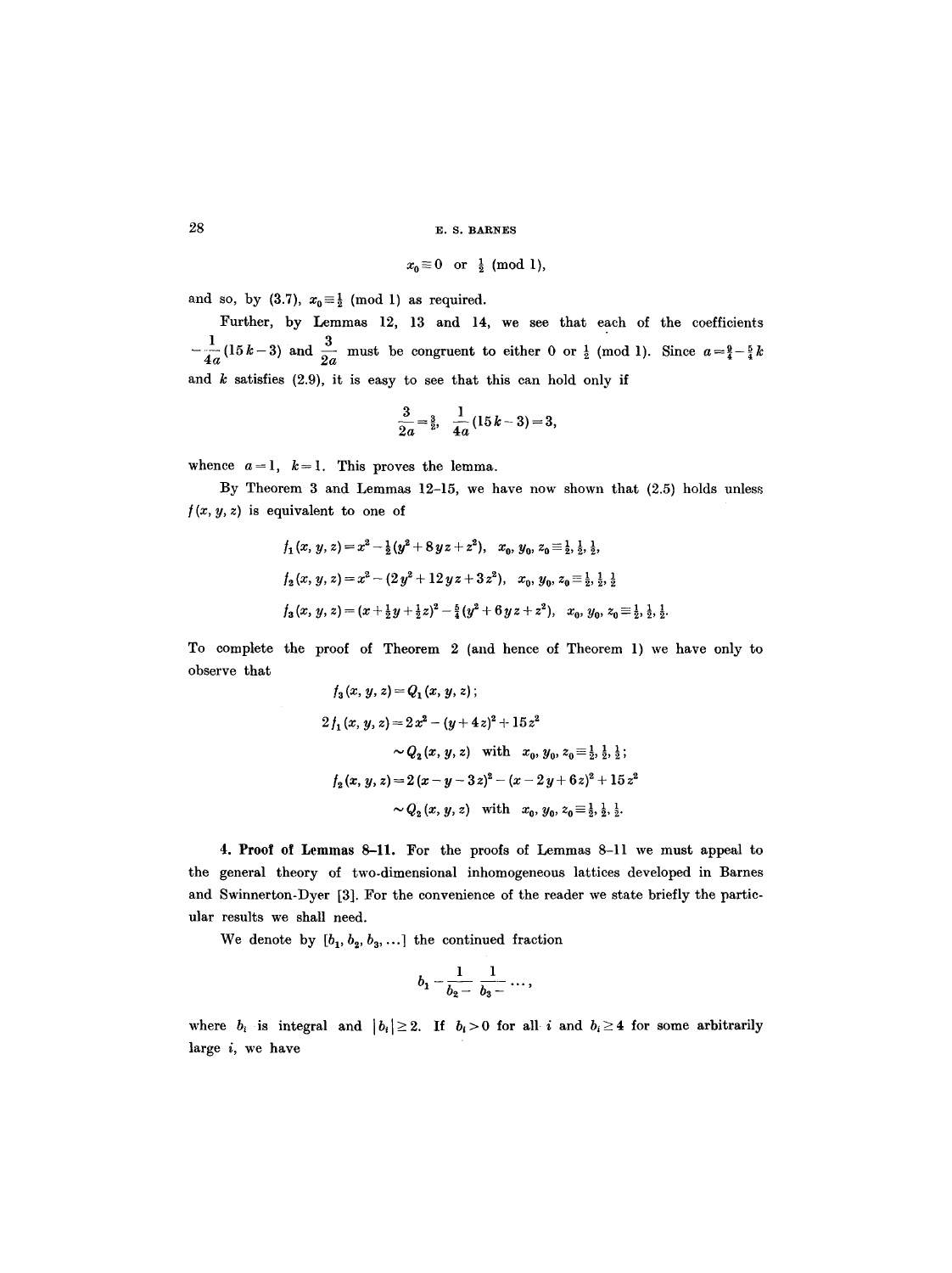THE INHOMOGENEOUS MINIMUM OF A TERNARY QUADRATIC FORM 29

$$
[b_1, b_2, \ldots, b_n, b_{n+1}, \ldots] < [b_1, b_2, \ldots, b_n, b'_{n+1}, b'_{n+2}, \ldots]
$$
\n(4.1)

provided only that  $b_{n+1} < b'_{n+1}$ , in particular

$$
[b_1, b_2, \ldots, b_n - 1] < [b_1, b_2, \ldots, b_n, \ldots] < [b_1, b_2, \ldots, b_n]. \tag{4.2}
$$

Let  ${a_n}(-\infty < n < \infty)$  be a chain of positive even integers for which the inequality  $a_n \geq 4$  holds for some arbitrarily large n of each sign. For each n we define

$$
\theta_n = [a_n, a_{n-1}, a_{n-2}, \dots]
$$
  

$$
\phi_n = [a_{n+1}, a_{n+2}, a_{n+3}, \dots],
$$

so that, by (4.2),  $\theta_n > 1$ ,  $\phi_n > 1$ . For any real  $\lambda, \mu$  with  $\lambda \mu > 0$ , the inhomogeneous lattice  $\boldsymbol{\mathcal{L}}$  defined by

$$
\xi = \lambda \left\{ \theta_n \left( u - \frac{1}{2} \right) + \left( v - \frac{1}{2} \right) \right\}
$$
  

$$
\eta = \mu \left\{ \left( u - \frac{1}{2} \right) + \phi_n \left( v - \frac{1}{2} \right) \right\},\
$$

where  $u, v$  run through all integral values, is called a symmetrical lattice corresponding to the chain  $\{a_n\}$ . If  $\mathcal L$  has determinant  $\Delta$ , we have  $\Delta = \lambda \mu (\theta_n \phi_n - 1)$ , so that, for points of  $\mathcal{L}$ ,

$$
\xi \eta = \frac{\Delta}{\theta_n \phi_n - 1} \left( \theta_n x + y \right) (x + \phi_n y), \quad x, y \equiv \frac{1}{2}, \frac{1}{2} \pmod{1}. \tag{4.3}
$$

A symmetrical lattice  $\mathcal L$  is admissible for  $\mathcal R_m$ :  $-1 \leq \xi \eta \leq m$  (m>1) if and only if the inequalities

$$
\frac{\Delta}{m} \ge \frac{4(\theta_n \phi_n - 1)}{(\theta_n + 1)(\phi_n + 1)} = \Delta_n^+, \tag{4.4}
$$

$$
\Delta \ge \frac{4(\theta_n \phi_n - 1)}{(\theta_n - 1)(\phi_n - 1)} = \Delta_n^- \tag{4.5}
$$

hold for all n.

For any  $m > 1$ , all critical lattices of  $R_m$  are symmetrical. Moreover, if  $1 < m \leq 3$ , the inequality

$$
\Delta\left(\mathcal{L}\right) \geq 2\left(m+1\right) \tag{4.6}
$$

holds for any  $R_m$ -admissible  $\mathcal L$  which is not symmetrical.

Finally, if  $0 < D < 2(k+1)$  and, for any n,

$$
\Delta_n^- \le D, \quad \Delta_n^+ \le \frac{D}{k}, \tag{4.7}
$$

then the inequality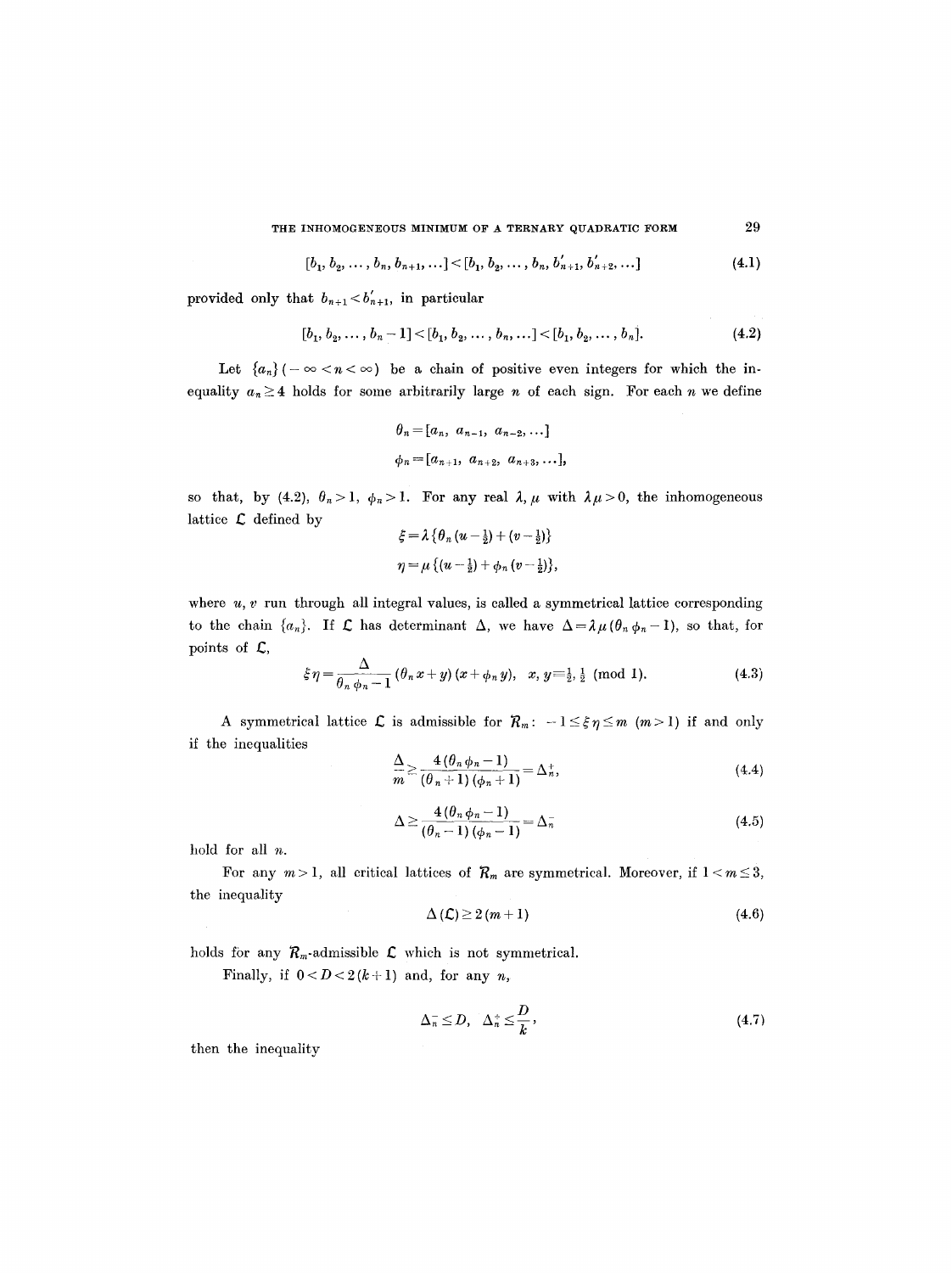**30 E.s. BARNES** 

$$
\left|\alpha - \frac{2(k-1)}{2(k+1)-D}\right| \leq \frac{\sqrt{D^2 - 16k}}{2(k+1)-D}
$$
\n(4.8)

holds with  $\alpha = \theta_n$  or  $\alpha = \phi_n$ .

**Proof of Lemma 8.** Let  $m=\frac{5}{3}$  and suppose that  $\mathcal{L}$  is  $\mathcal{R}_m$ -admissible and has  $\Delta (\mathcal{L}) \leq 4 \sqrt{\frac{5}{3}} = 4 \sqrt{m}$ . Since  $2(m+1) > 4 \sqrt{m}$ ,  $\mathcal{L}$  must be symmetrical; and, by (4.4), (4.5) we require

$$
\Delta_n^- \le 4\sqrt{\frac{5}{3}}, \quad \Delta_n^+ \le 4\sqrt{\frac{3}{5}}
$$

for all n. Thus (4.7) holds with  $D=4\,\mathrm{\frac{1}{3}},\ k=\frac{5}{3}$ ; since now  $D^2=16\,k$ , (4.8) shows that for all n

$$
\theta_n = \phi_n = \frac{2(k-1)}{2(k+1)-D} = 4 + \sqrt{15} = [8, 8, 8, \ldots].
$$

Hence  $\{a_n\}$  is the periodic chain  $\{\stackrel{x}{\bf 8}\}$  and, by (4.3),

$$
\xi \eta = \frac{\Delta}{2\sqrt{15}} (x^2 + 8xy + y^2), \quad x, y = \frac{1}{2}, \frac{1}{2} \pmod{1}.
$$

Finally, since now  $\Delta_n^- = 4\sqrt{\frac{5}{3}}$  for all *n*, we require

 $\Delta \geq 4\sqrt{\frac{5}{3}}, \quad \Delta \leq 4\sqrt{\frac{5}{3}},$  $\Delta = 4\sqrt{\frac{5}{3}}, \frac{\Delta}{2\sqrt{15}} = \frac{2}{3}.$ 

whence

**Proof of Lemma 9.** It is shown in [3], Theorem 9, that if  $m \ge 2$  and  $\mathcal{L}$  is admissible for  $R_m$ , then either  $\Delta (\mathcal{L}) \geq \sqrt{33}$  or  $\mathcal L$  is a symmetrical lattice corresponding to the chain  $\{\stackrel{x}{6}\}$ . Lemma 9 follows at once from this, on observing that, for the chain  $\{\stackrel{x}{6}\}$  we have  $\theta_n = \phi_n = [\overset{\times}{6}]{=} 3 + 2 \sqrt{2}$ 

for all *n,* 

$$
\xi\,\eta\!=\!\frac{\Delta}{4\,\sqrt{2}}\,(x^2\!+6\,x\,y\!+y^2),\ \ x,\,y\!\equiv_{\frac{1}{2},\,\frac{1}{2}} \pmod{1},
$$

where

$$
\Delta \geq m \Delta_n^+ = \frac{4m}{\sqrt{2}}, \quad \frac{\Delta}{4\sqrt{2}} \geq \frac{1}{2}m.
$$

Proof of Lemma 10. Suppose first that the inequalities

$$
\Delta_n^- \leq \frac{8}{7} \sqrt{30}, \quad \Delta_n^+ \leq \frac{8}{17} \sqrt{30} \tag{4.9}
$$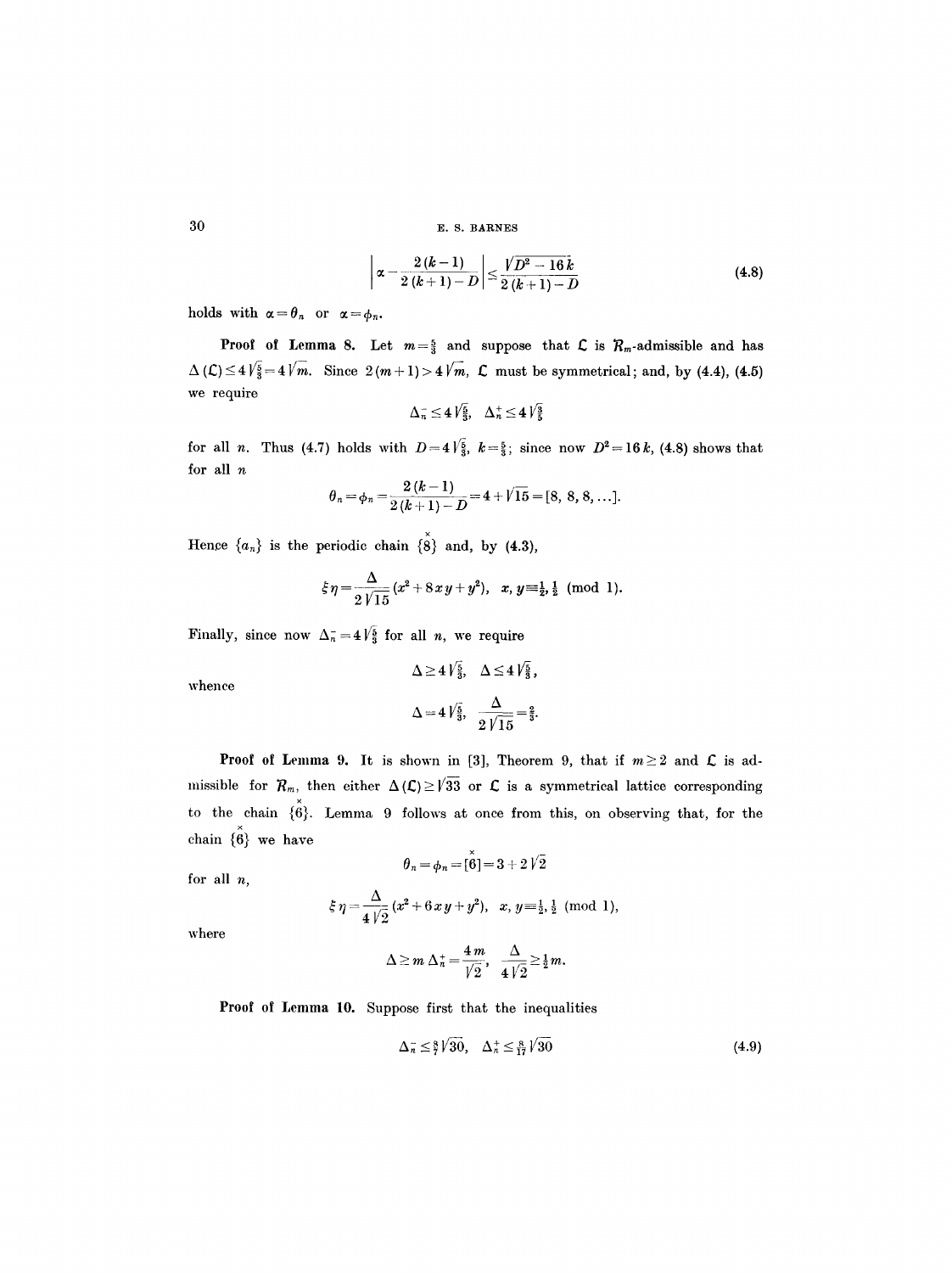hold for all *n*. We show that then  $\{a_n\}$  is the periodic chain  $\{\stackrel{\sim}{6},\stackrel{\sim}{4}\}$ . For (4.7) holds with

$$
D = \frac{8}{7} \sqrt{30}, k = \frac{17}{7},
$$

and so  $(4.8)$  gives, for all  $n$ ,

$$
\left| \alpha - \frac{5}{12 - 2\sqrt{30}} \right| \le \frac{1}{12 - 2\sqrt{30}}
$$
  

$$
\frac{2}{6 - \sqrt{30}} \le \alpha \le \frac{3}{6 - \sqrt{30}},
$$
  

$$
[\mathring{4}, \mathring{6}] \le \alpha \le [\mathring{6}, \mathring{4}],
$$
 (4.10)

i.e.

where  $\alpha = \theta_n$  or  $\alpha = \phi_n$ . Using (4.1), (4.2), we see that  $a_n-1 < \theta_n = [a_n, a_{n-1}, \ldots] < a_n$ , and so (4.10) shows that  $a_n=4$  or 6. If  $a_n=4$ , (4.10) with  $\alpha=\theta_n$  and  $\alpha=\phi_{n-1}$  gives

$$
[4, a_{n-1}, \ldots] \geq [4, 6, 4, \ldots],
$$
  

$$
[4, a_{n+1}, \ldots] \geq [4, 6, 4, \ldots],
$$

whence  $a_{n-1}\geq 6$ ,  $a_{n+1}\geq 6$ , so that  $a_{n-1}=a_{n+1}=6$ . Similarly, if  $a_n=6$ , (4.10) shows that  $a_{n-1}=a_{n+1}=4$ . It follows that  $\{a_n\}$  is  $\{\stackrel{\times}{6},\stackrel{\times}{4}\}$ , as required.

Now if C is symmetrical and admissible for  $R_m$  with  $m \ge \frac{17}{7}$ , either (4.9) holds for all  $n$  or, by  $(4.4)$  and  $(4.5)$ ,

$$
\Delta > \min \left\{ \frac{8}{7} \sqrt{30}, \frac{8m}{17} \sqrt{30} \right\} = \frac{8}{7} \sqrt{30} ;
$$

while if  $C$  is not symmetrical, (4.6) gives

$$
\Delta \geq 2(m+1) = \frac{48}{7} > \frac{8}{17} \sqrt{30}
$$

It follows that if  $\mathcal L$  is  $\mathcal R_m$ -admissible, with  $m\geq \frac{17}{7}$  and  $\Delta(\mathcal L)\leq \frac{8}{7}\sqrt{30}$ , then  $\mathcal L$  is a symmetrical lattice corresponding to the chain  $\{ \overset{\times}{6}, \overset{\times}{4} \}$ . For this chain,  $\theta_n$  and  $\phi_n$  are  $\frac{1}{3}(6 + \sqrt{30})$ ,  $\frac{1}{2}(6 + \sqrt{30})$  in some order, for each *n*, whence

$$
\xi \eta = \frac{\Delta}{2\sqrt{30}} (2x^2 + 12xy + 3y^2), \quad x, y = \frac{1}{2}, \frac{1}{2} \pmod{1},
$$

$$
\frac{\Delta}{2\sqrt{30}} \ge \frac{m \Delta_n^+}{2\sqrt{30}} = \frac{4m}{17}.
$$

**Proof of Lemma 11.** For  $m \geq \frac{26}{9}$  we have

 $2(m+1) > 4\sqrt{3}$ ;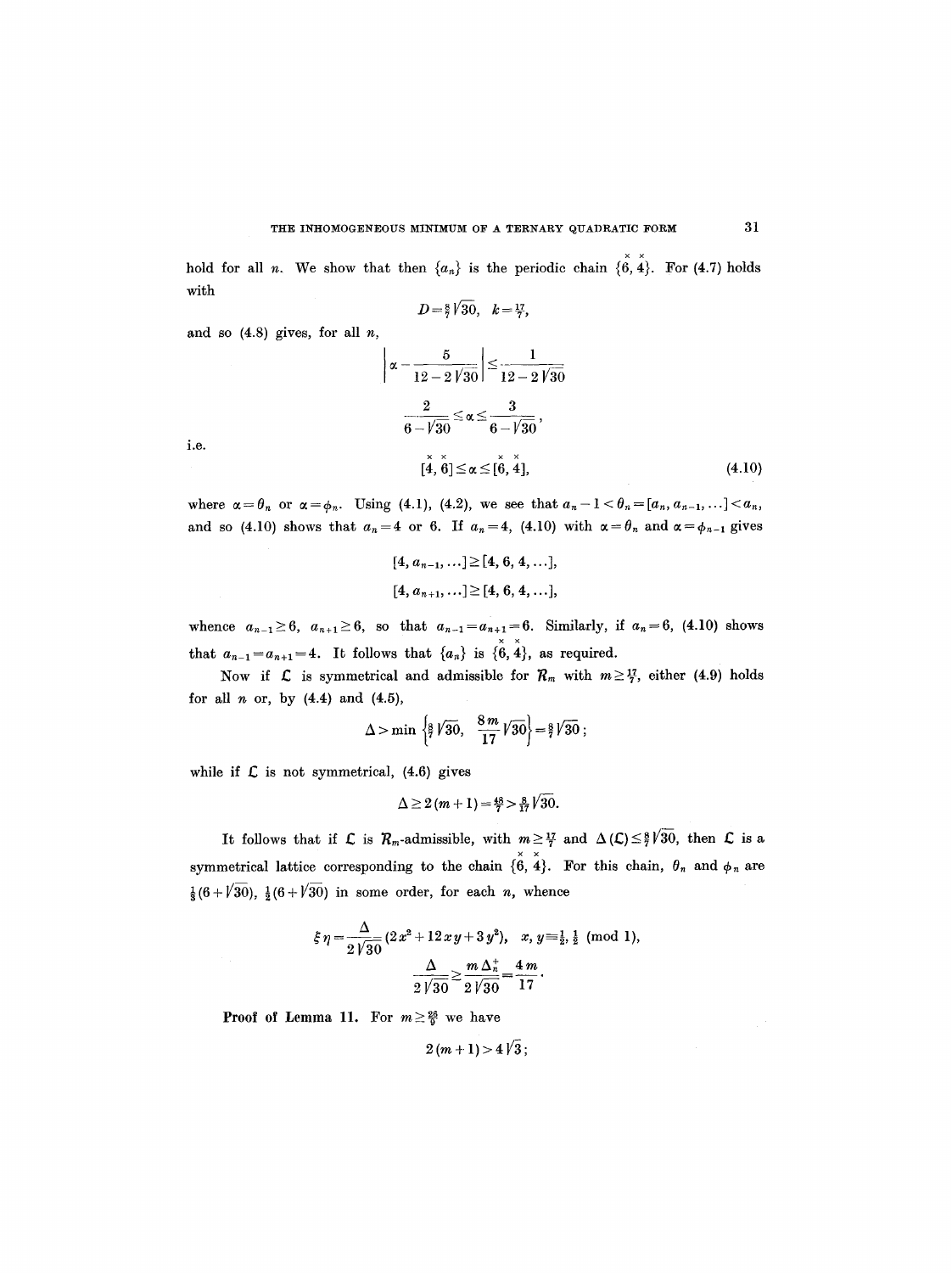it is therefore sufficient to show that there exists no symmetrical lattice satisfying

$$
\Delta_n^- < 4\sqrt{3}, \ \ \frac{26}{9}\Delta_n^+ < 4\sqrt{3} \tag{4.11}
$$

for all n.

Now if (4.11) holds, then (4.7) holds with  $D=4\sqrt{3}$ ,  $k=\frac{26}{9}$ . Hence, by (4.8),

$$
\left|\frac{\alpha-\frac{17}{35-18\sqrt{3}}}{25-18\sqrt{3}}\right|<\frac{6}{35-18\sqrt{3}},
$$
  

$$
\frac{11}{35-18\sqrt{3}}<\alpha<\frac{23}{35-18\sqrt{3}},
$$

with  $\alpha = \theta_n$  or  $\alpha = \phi_n$ . Thus for all *n* we have

$$
\theta_n > \frac{11}{35 - 18\sqrt{3}} > \frac{11}{3.8231} > 2.87,
$$

so that  $a_n \geq 4$  for all *n*.

If now  $a_n \geq 6$  for some n, we have, using (4.1),

$$
\theta_n \geq [6, 4, 4, 4, \ldots] = 4 + \sqrt{3}, \phi_n \geq [4, 4, 4, \ldots] = 2 + \sqrt{3},
$$

whence

$$
\frac{1}{4}\,\Delta_n^+ \ge \frac{10+6\,\sqrt{3}}{(5+\sqrt{3})\,(3+\sqrt{3})} = \frac{9+7\,\sqrt{3}}{33} = 0.64\ldots,
$$

whereas (4.11) gives

$$
\frac{1}{4}\,\Delta_n^+ < \frac{9\,\sqrt{3}}{26} < 0.6.
$$

It follows that  $a_n=4$  for all n. But then  $\Delta_n^- = 4\sqrt{3}$ , contradicting (4.11). Thus  $(4.11)$  cannot hold for all n.

5. It is not difficult, using the same methods, to show that Theorem 1 remains true if in  $(1.12)$  and  $(1.13)$  we replace  $4/15$  by a slightly smaller constant. The ranges of d given in Lemma 7 are then slightly increased, but Theorem 3 still holds with the forms (2.6), (2.7) replaced by  $\frac{1}{2}k(y^2 + 8yz + z^2)$ ,  $k(2y^2 + 12yz + 3z^2)$ , where k is nearly 1. (For the proof of this, we need stronger versions of Lemmas 8 and 10, but these are easily obtained.) We may then show, just as in Lemmas 14 and 15, that in each case  $k$  must be 1. I have not given the details, to avoid complicating the main lines of the proof.

Thus the 'second minimum'  $(\frac{4}{15}|D|)^{\frac{1}{3}}$  is isolated, and the problem remains to find the third and any further minima. Since Davenport [4] has given a (zero) form with  $M(Q)=(\frac{1}{4}|D|)^{\frac{1}{3}}$ , the third minimum is at least  $(\frac{1}{4}|D|)^{\frac{1}{3}}$ .